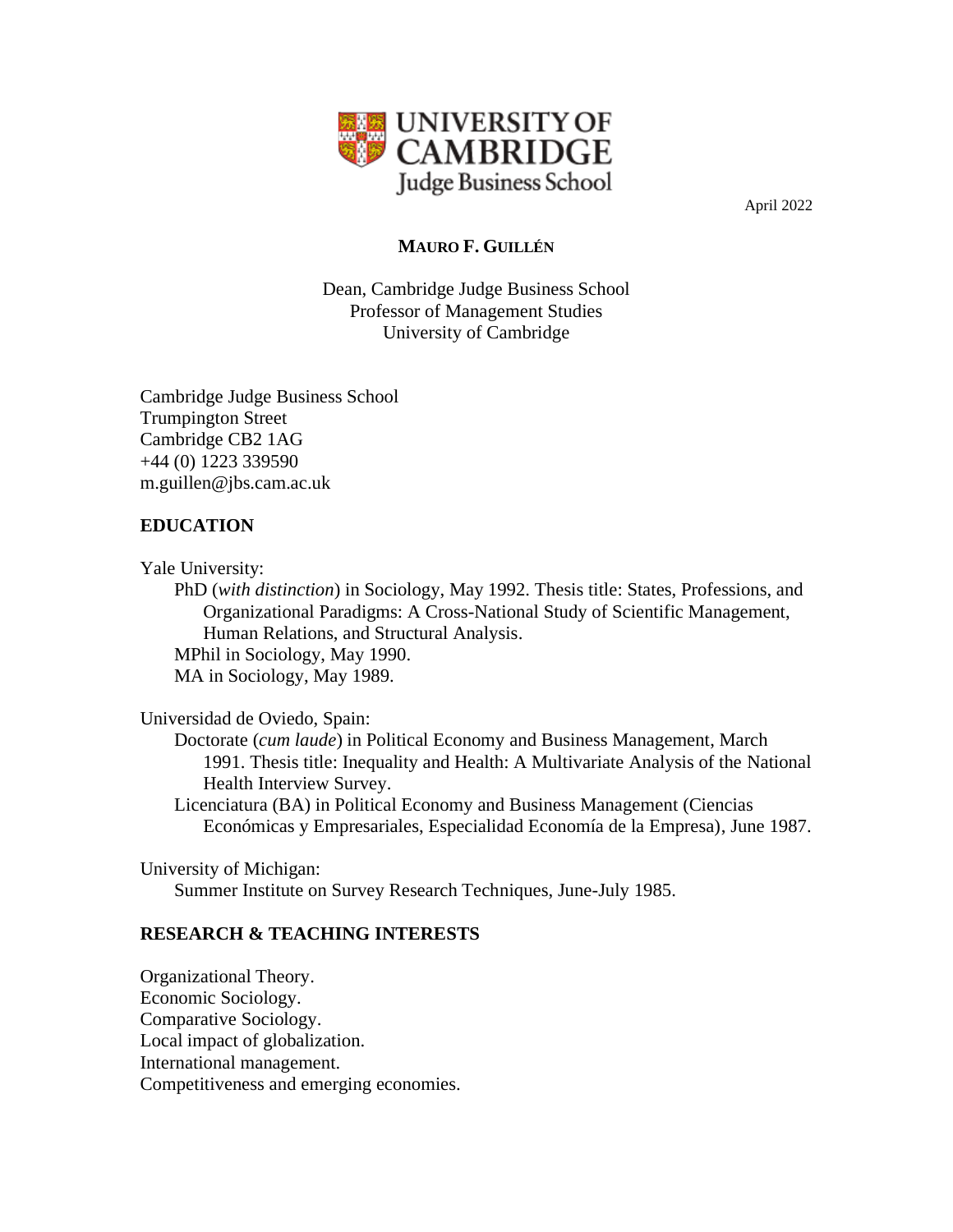# **EMPLOYMENT HISTORY**

Dean, Cambridge Judge Business School, 2021-

Professor of Management Studies, Cambridge Judge Business School, 2021-

Professor Emeritus of Management, The Wharton School, 2021-

Dr. Felix Zandman Endowed Professorship in International Management, The Wharton School, 2003-2021.

Professor of Management, with tenure, The Wharton School, 2003-present, with secondary appointments in the Department of Sociology, University of Pennsylvania, and the Graduate School of Education.

Associate Professor of Management, with tenure, The Wharton School, 2000-2003. Assistant Professor of Management, The Wharton School, 1996-2000.

Edward Pennel Brooks Career Development Assistant Professor of International Management and Sociology, MIT Sloan School of Management, 1992-1994.

# **ELECTED MEMBERSHIPS**

- 1. Elected Fellow, Macro Organizational Behavior Society (2004).
- 2. Elected Member, Sociological Research Association (2013).

# **ADMINISTRATIVE EXPERIENCE**

- Anthony L. Davis Director of the Joseph H. Lauder Institute of Management & International Studies, 2007-2019.
- Faculty Director, Penn Lauder Center for International Business Education & Research (CIBER), Title VI, U.S. Department of Education Center, 2007-2014.
- Faculty Director, Wharton Business and Law Certificate Program (2014-present). A business certificate program for LLM students enrolled at the Penn Law School.

### **BOARD MEMBERSHIPS**

- 1. Board of Trustees, Fundación Princesa de Asturias, 2015-present.
- 2. Investment Committee, Fundación Princesa de Asturias, 2016-present.
- 3. International Advisory Board and Board of Directors in Formation, Conciban Bank, Washington D.C., 2009-2012.
- 4. Faculty Advisory Board, University of Pennsylvania Press, 2010-2015.
- 5. Faculty Advisory Board, Wharton Digital Press, 2010-present.
- 6. Board of Advisors, Knowledge@Wharton, 2008-present.
- 7. Board of Advisors, La Caixa Research Department, 2007-2011.
- 8. Board of Governors, Joseph H. Lauder Institute for Management & International Studies (*ex officio*), 2007-2019.
- 9. Board of Trustees, Instituto Madrileño de Estudios Avanzados en Ciencias Sociales (Madrid Institute for Advanced Study in the Social Sciences, IMDEA), 2006- 2010.
- 10. Board of Advisors, Escuela de Finanzas Aplicadas (Grupo Analistas), 2005 present.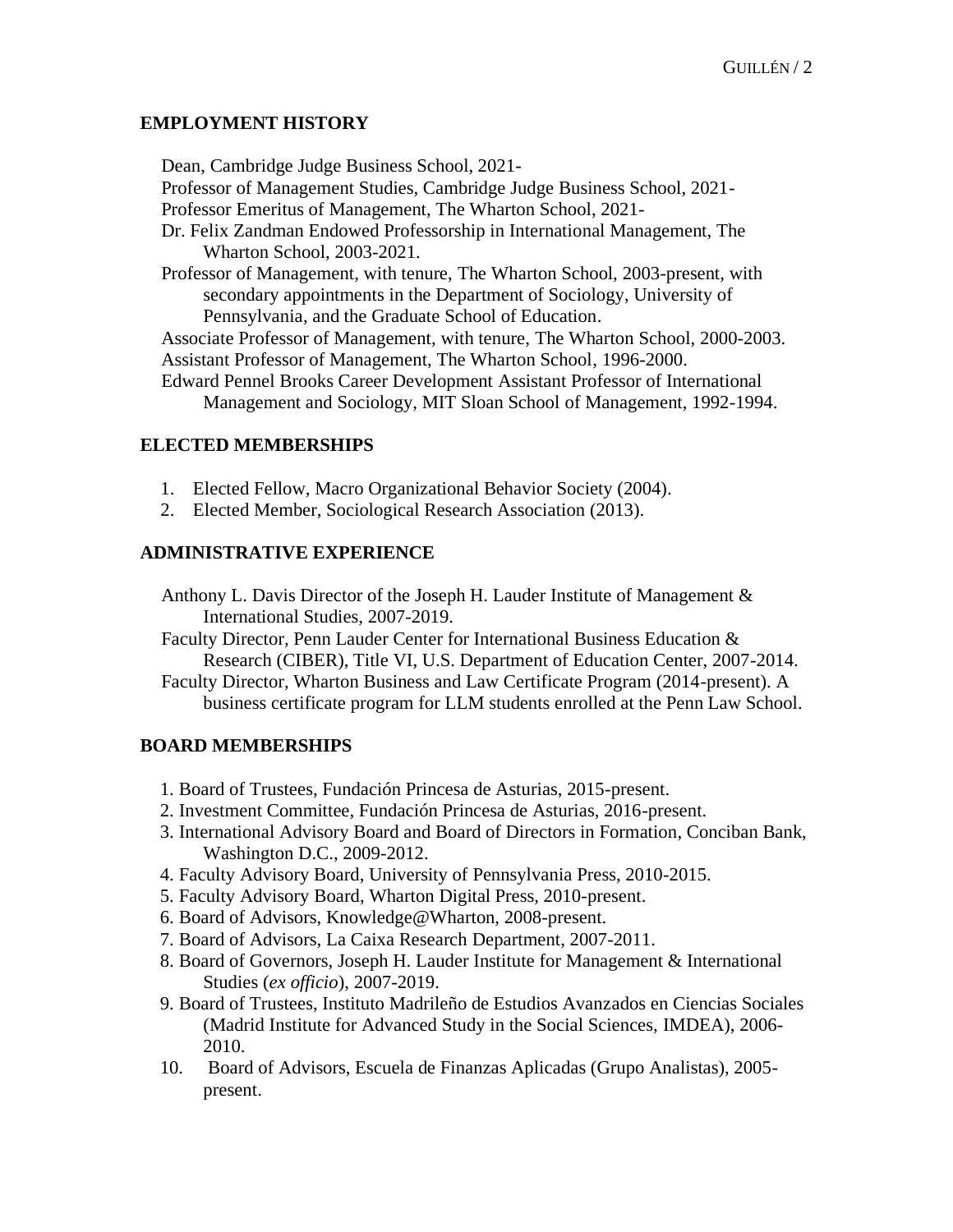11. Advisory Council, Department of Sociology, Princeton University, 2006-2012.

### **NAMED LECTURES**

- **1.** Laurent Picard Distinguished Lecture, McGill University, 2013.
- **2.** Clarendon Lectures in Management Studies, Oxford University, 2014.
- **3.** Otto Krause Memorial Lecture, University of Johannesburg, 2014.

# **OTHER HONORS AND POSITIONS**

- **1.** Member of the Jury, Prince of Asturias International Prize for the Social Sciences, 2011-present. Winners include Howard Gardner, Martha Nussbaum, Esther Duflo, Mary Beard, and Michael Sandel, among others.
- **2.** Bretton Woods Committee, Washington DC, 2016-present.
- **3.** Vice-Chair, Global Agenda Council on Emerging Multinationals, World Economic Forum, 2011-2016.

# **FUNDRAISING EXPERIENCE**

Joseph H. Lauder Institute of Management and International Studies. Led fundraising campaign that raised \$20 million in two years. Campaign goal expanded to \$30 million. Total fundraising to the Institute in the amount of \$63 million.

# **FIELDWORK EXPERIENCE**

Conducted extensive fieldwork for research purposes in Argentina, Brazil, Chile, China, Egypt, Germany, India, Kenya, Mexico, Nigeria, South Korea, Spain, the UK, and the United States.

Conducted in-depth interviews with nearly 350 business executives and 140 policymakers.

Visited over 90 manufacturing facilities.

### **CONSULTING EXPERIENCE**

- 1. Centro de Investigaciones Sociológicas, Madrid (1992-1994).
- 2. Analistas Financieros Internacionales, Madrid (2006-present).
- 3. Instituto Español de Comercio Exterior (ICEX), Madrid (2006-2011).
- 4. Accenture Institute of High Performance (2008-2011).
- 5. Caja de Ahorros de Navarra (2008-2012).
- 6. Accenture, Global Banking Practice (2013-2014).
- 7. Several Fortune 500 companies.

### **CORPORATE PRESENTATIONS**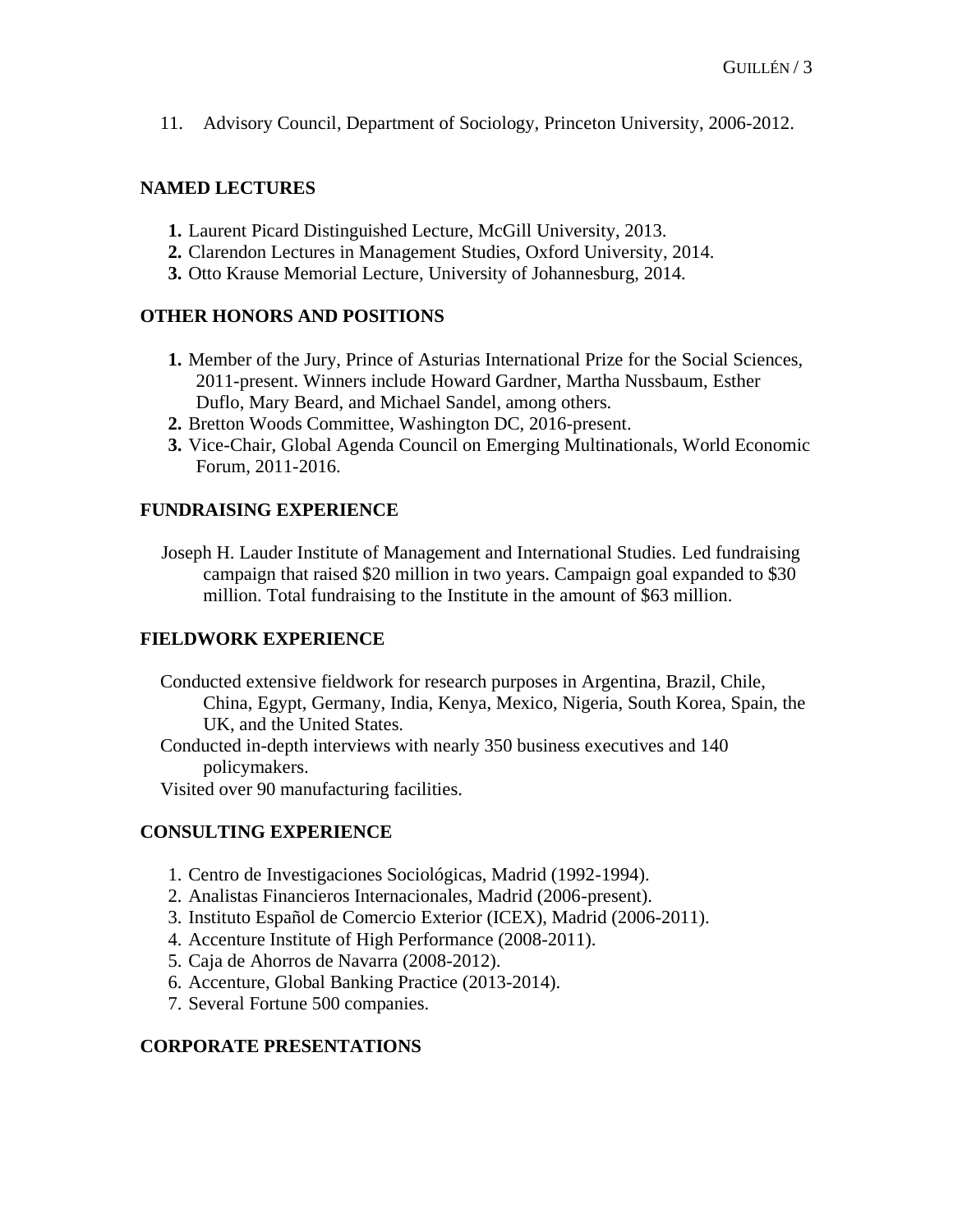American Bankers Association, AXA Graduate Summit, Banco Sabadell Miami Annual Hospitality Summit, BBVA, Citibank, CLSA Securities Annual Investors' Forum Hong Kong, Ernst & Young, Estée Lauder Companies, Google, Ingredion, KPMG Academies, MasterCard, MetLife, Microsoft, Process Equipment Manufacturers' Association, Pension Real Estate Association, Sanitas, SEI Investments, Spotify, and TD Bank.

### **FELLOWSHIPS**

- 10. Cátedra Rafael del Pino, Fundación Rafael del Pino, Madrid, 2003-2004.
- 9. Guggenheim Fellow, John Simon Guggenheim Memorial Foundation, 1998-1999.
- 8. Member, Institute for Advanced Study, Princeton, 1998-1999.
- 7. Eligible Fellow, Center for Advanced Study in the Behavioral Sciences, Palo Alto, made eligible in 1996.
- 6. Edward Pennell Brooks Career Development Chair, MIT Sloan School of Management, 1994-1996.
- 5. Marion and Jasper Whiting Foundation Research Fellow, 1993-1994.
- 4. Research Affiliate, Minda de Gunzburg Center for European Studies, Harvard University, 1992-1997.
- 3. Fulbright Doctoral Fellow, 1989-1992.
- 2. John D. Rockefeller 3rd Fellow, Yale Program on Nonprofit Organizations, June-August 1989.
- 1. Bank of Spain Doctoral Fellow, 1987-1989.

#### **PRIZES AND AWARDS**

- 12. Faculty Pioneer Award, Aspen Institute, 2013.
- 11. "Leonés en el Extranjero," Colegio de Economistas de León, 2010.
- 10. Finalist, Carolyn Dexter Best International Paper Award 2007, Academy of Management, for "National Governance Systems, Stakeholder Power, and Post-Acquisition Dynamics."
- 9. IV Premio Fundación Banco Herrero, 2005, awarded annually to the most promising Spanish social scientist under the age of 40.
- 8. W. Richard Scott Best Paper Award, Section on Organizations, Occupations and Work, American Sociological Association, 2003, for "Global Competition, Institutions, and the Diffusion of Organizational Practices: The International Spread of the ISO 9000 Quality Certificates." *Administrative Science Quarterly* 47(June 2002):207-232 (with I. Guler and J. M. Macpherson).
- 7. Special Mention, Best Paper Award, Section on Comparative and Historical Sociology, American Sociological Association, 2002, for "Developing Difference: Social Organization and the Rise of the Auto Industries of South Korea, Taiwan, Spain, and Argentina." *American Sociological Review* 64(5) (October 1999):722-747 (with N. W. Biggart).
- 6. Gulf Publishing Company Best Paper Award, International Management Division, Academy of Management Annual Meeting, Boston, 1997, for "Business Groups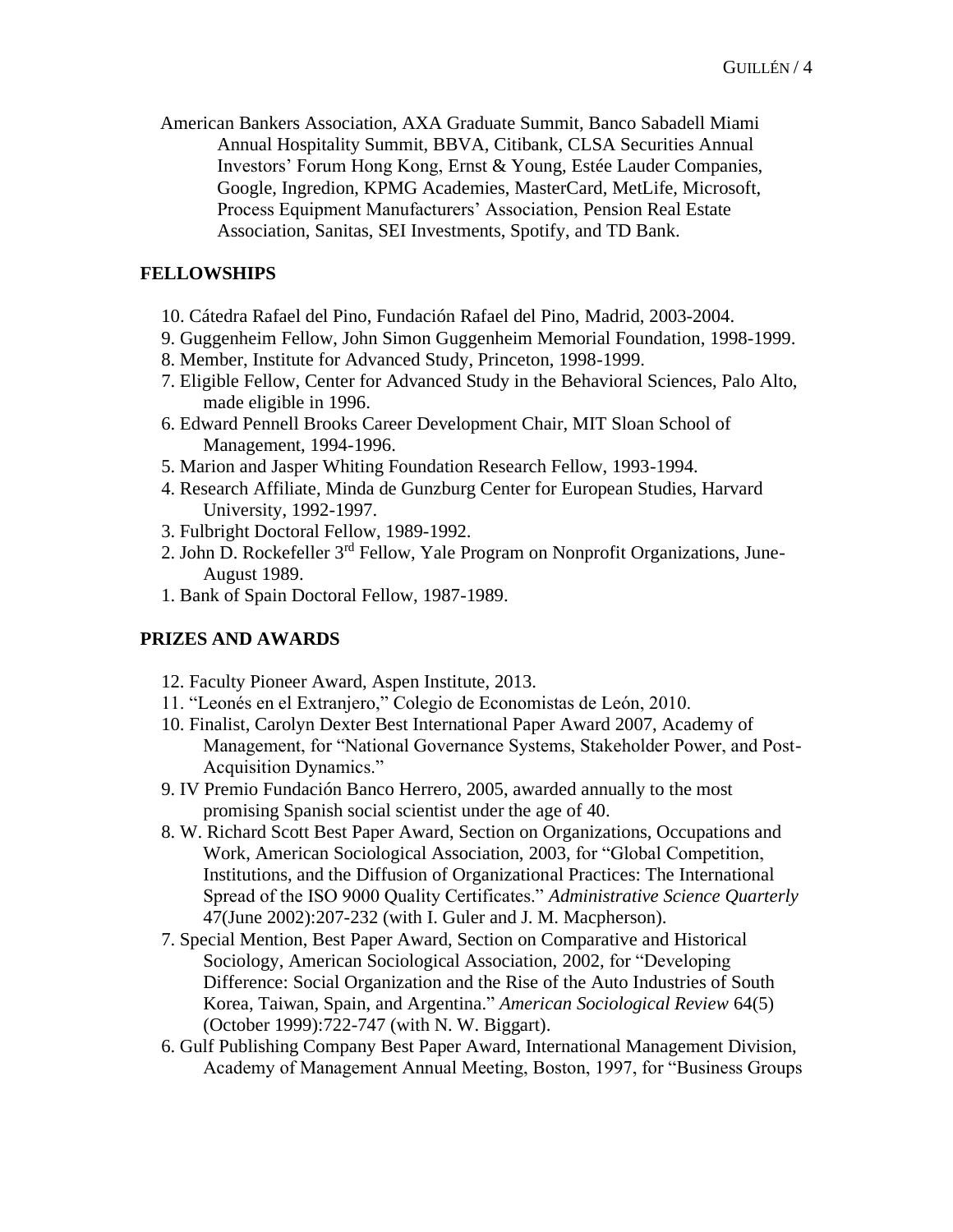in Emerging Economies." *Academy of Management Journal* 43(3) (June 2000):362-380.

- 5. President's Book Award 1993, Social Science History Association, for *Models of Management*.
- 4. Finalist, American Sociological Association Best Dissertation Award 1992, for *States, Professions, and Organizational Paradigms*.
- 3. Co-Winner, Sussman Dissertation Prize 1992, Department of Sociology, Yale University, for *States, Professions, and Organizational Paradigms*.
- 2. Gustavus Myers Award for Outstanding Book on Human Rights in the United States 1991, for *The AIDS Disaster*.
- 1. Special Mention, Worldwide Competition for Young Sociologists, World Congress of Sociology, International Sociological Association (1990), for "Health, Family Structure, and Inequality Patterns."

# **FOUNDATION-RELATED ACTIVITIES**

- 1. Board of Trustees, Fundación Princesa de Asturias (Royal Foundation Princesa de Asturias of Spain), 2015-present.
- 2. Investment Committee, Fundación Princesa de Asturias, 2016-present.
- 3. Cátedra Rafael del Pino, Fundación Rafael del Pino, Madrid, 2003-2004.
- 4. IV Premio Fundación Banco Herrero, 2005, awarded annually to the most promising Spanish social scientist under the age of 40.
- 5. Mauro F. Guillén, Randall Collins, Paula England, and Marshall Meyer, eds. *The New Economic Sociology: Developments in an Emerging Field.* New York: Russell Sage Foundation, 2002, 381 pp. (Chinese translation: Social Sciences Academic Press, 2006).
- 6. Guggenheim Fellow, John Simon Guggenheim Memorial Foundation, 1998-1999.
- 7. Member, Institute for Advanced Study, Princeton, 1998-1999.
- 8. International Centre for the Study of East Asian Development, Kitakyushu, Japan (ICSEAD). Research grant (\$17,000).
- 9. Marion and Jasper Whiting Foundation Research Fellow, 1993-1994.

### **ENGAGEMENT WITH THE PHILADELPHIA COMMUNITY**

- 1. 21<sup>st</sup>-Century Literacies for the World Language Classroom: A one-day conference for high school teachers (2013).
- 2. Community College of Philadelphia: grant from the Penn-Lauder Center for International Education and Research for faculty to attend conferences (2009).
- 3. Community College of Philadelphia, donated time delivering a workshop for their faculty (2009).
- 4. University of Pennsylvania Model United Nations Conference: grants from the Penn-Lauder Center for International Education and Research, (2013, 2014).
- 5. Colegio Puertorriqueño de Niñas: hosted their delegation at the Lauder Institute during their annual visit to attend the University of Pennsylvania Model United Nations Conference in Philadelphia (2012-2015).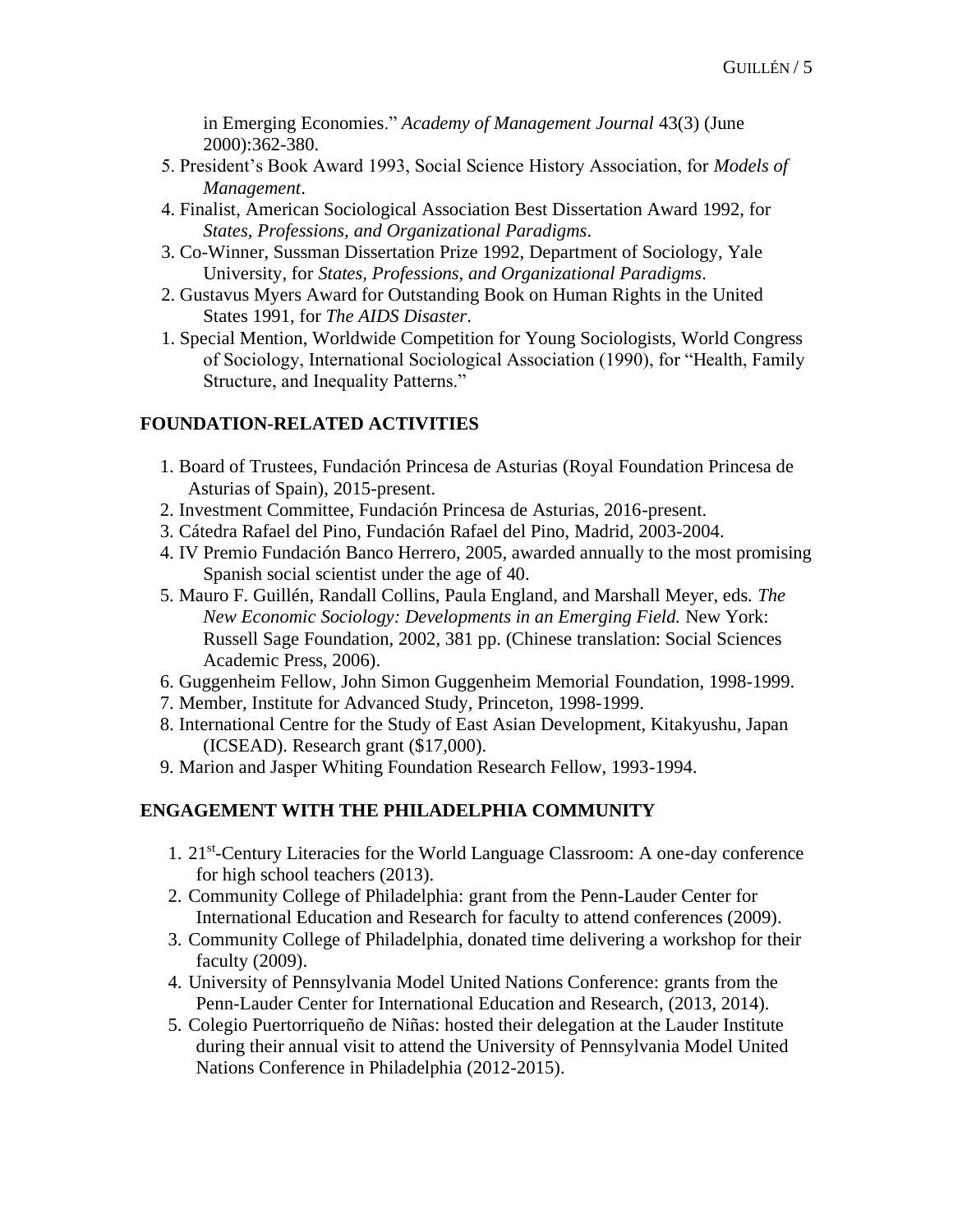- 6. Independence Charter School: grant from the Penn-Lauder Center for International Education and Research to sponsor the "Take Flight" Program to enhance the global knowledge of inner-city students (2013).
- 7. Annual Summer Institute for Learning a Second Language for Business Communication: a weeklong workshop for high school teachers organized by the Penn-Lauder Center for International Business Education and Research (2007- 2016).
- 8. Knowledge@Wharton High School: grants from the Penn-Lauder Center for International Education and Research to fund the development of materials that high school teachers can use to improve the financial literacy of their students (2008-2010).
- 9. Knowledge@Wharton High School Workshop for High School Teachers: donated my time as an instructor at several annual two-day workshops to help high school teachers develop business materials for the classroom (2010-2017).

# **RESEARCH**

### **A. Scholarly Publications**

#### **1. Globalization**

#### *Scholarly Books*

- MFG, *Rude Awakening: Threats to the Global Liberal Order*. Philadelphia: University of Pennsylvania Press, 168 pp.
- MFG, *The Architecture of Collapse: The Global System in the 21st Century*. Oxford: Oxford University Press, 2016, 218 pp.
- MFG and Emilio Ontiveros, *Global Turning Points: Understanding the Challenges for Business and Society in the Twenty-First Century*. Second edition, expanded and updated. New York: Cambridge University Press, 2016, 223 pp. First edition published in 2012.
- MFG. *The Limits of Convergence: Globalization & Organizational Change in Argentina, South Korea, and Spain*. Princeton, NJ: Princeton University Press, 2001, 282 pp.

### *Trade Book*

MFG, *2030: How Today's Biggest Trends Will Collide and Change the Future of Everything.* New York: St. Martin's Press/Macmillan, 2020. A *Wall Street Journal*  bestseller, and a *Financial Times* Best Book of the Year. Translated into German, Italian, Japanese, Korean, Mandarin, Romanian, Turkish, Portuguese, Russian, Serbian, Spanish, and Vietnamese.

### *Refereed Articles*

MFG and Laurence Capron. "State Capacity, Minority Shareholder Protections, and Stock Market Development." *Administrative Science Quarterly* (2016) 61(1):125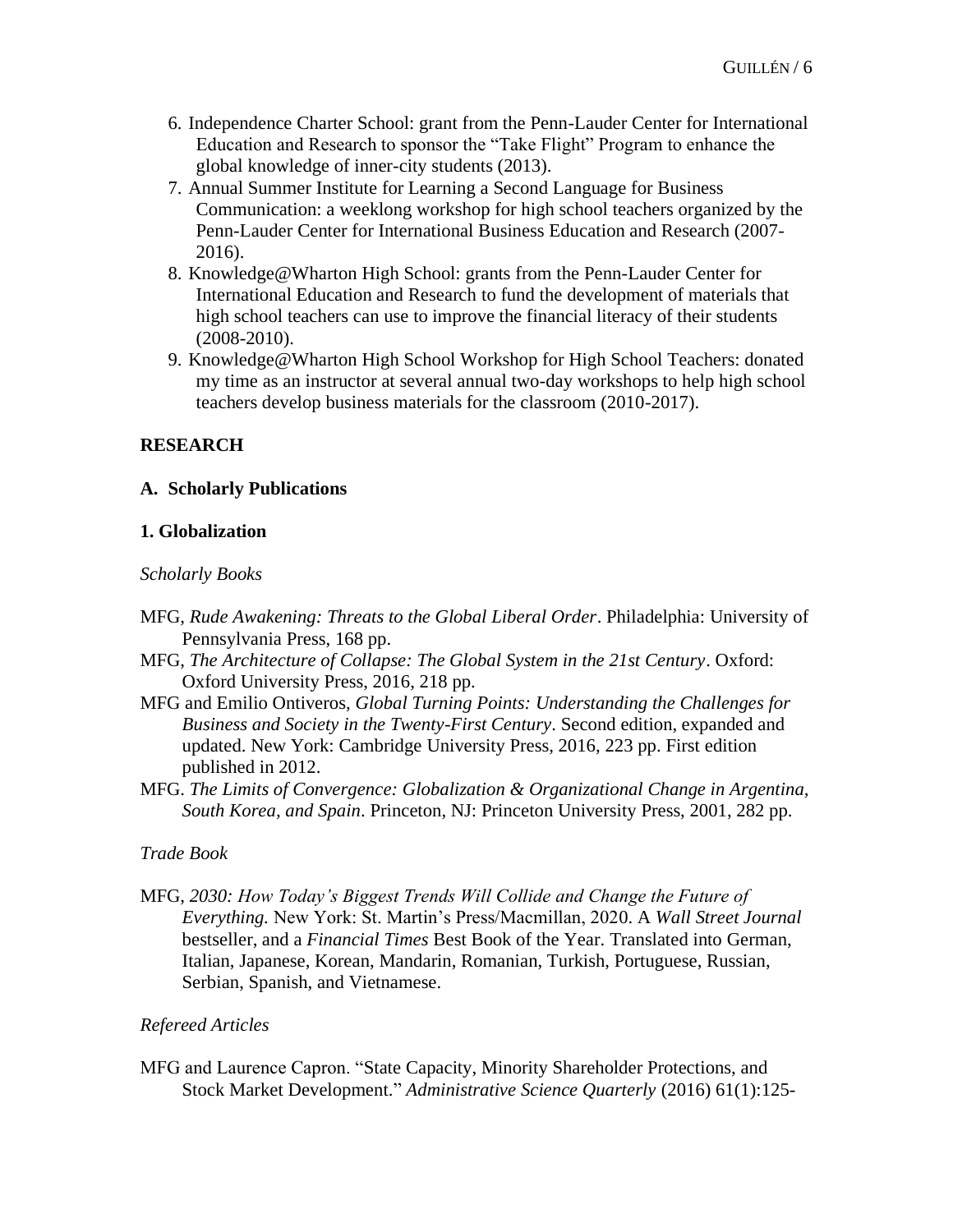160.

- Heather Berry, MFG, and Arun S. Hendi. "Is there Convergence across Countries? A Spatial Approach." *Journal of International Business Studies* 45 (2014):387-404.
- MFG and Sandra L. Suárez. "The Global Crisis of 2007-2009: Markets, Politics, and Organizations." *Research in the Sociology of Organizations* 30A (2010):257-279.
- Witold J. Henisz, Bennet A. Zelner, and MFG. "Market-Oriented Infrastructure Reforms, 1977-1999." *American Sociological Review* 70(6) (December 2005):871-897 (lead article). (Short version in the Academy of Management's Annual Meeting Best Paper Proceedings 2004.)
- MFG and Sandra L. Suárez. "Explaining the Global Digital Divide: Economic, Political and Sociological Drivers of Cross-National Internet Use." *Social Forces* 84(2) (December 2005):681-708.
- Simone Polillo and MFG. "Globalization Pressures and the State: The Global Spread of Central Bank Independence." *American Journal of Sociology* 110(6) (May 2005):1764-1802.
- William Schneper and MFG. "Stakeholder Rights and Corporate Governance: A Cross-National Study of Hostile Takeovers." *Administrative Science Quarterly* 49 (June 2004):263-295.
- Isin Guler, MFG, and John Muir Macpherson. "Global Competition, Institutions, and the Diffusion of Organizational Practices: The International Spread of the ISO 9000 Quality Certificates." *Administrative Science Quarterly* 47(June 2002):207-232 (lead article). Winner of the 2003 W. Richard Scott Best Paper Award, Section on Organizations, Occupations and Work, American Sociological Association.
- MFG and Sandra L. Suárez. "Developing the Internet: Entrepreneurship and Public Policy in Ireland, Singapore, Argentina, and Spain." *Telecommunications Policy* 25(5) 2001:349-371.
- MFG. "Corporate Governance and Globalization: Is There Convergence across Countries?" *Advances in Comparative International Management* 13 (2000):175- 204. Reprinted in Thomas Clarke, ed., *Theories of Corporate Governance*. New York: Routledge, 2004, pp. 223-242.

### *Other Articles*

- MFG. "Globalization and Organization Studies." *Sage Handbook of The New & Emerging in Organization Studies*, forthcoming.
- MFG and William D. Schneper. "Corporate Governance." In Stewart Clegg and James R. Bailey, *International Encyclopedia of Organization Studies*. Sage Publications.
- Laurence Capron and MFG. "Fighting Economic Nationalism in Deals." *Financial Times*, Mastering Transaction Series, 13 October 2006.
- MFG. "Is Globalization Civilizing, Destructive or Feeble? A Critique of Five Key Debates in the Social-Science Literature." *Annual Review of Sociology* 27 (2001):235-260. Reprinted in Cary Cooper and William Starbuck, eds., *Work: Contexts and Consequences* (London: Sage, 2005), pp. 310-333. Fifth most frequently downloaded article from the *Annual Review of Sociology.*
- MFG. "Globalization." In Jens Beckert and Milan Zafirovsky, eds., *International Encyclopedia of Economic Sociology*. New York: Routledge, 2005, pp. 301-306.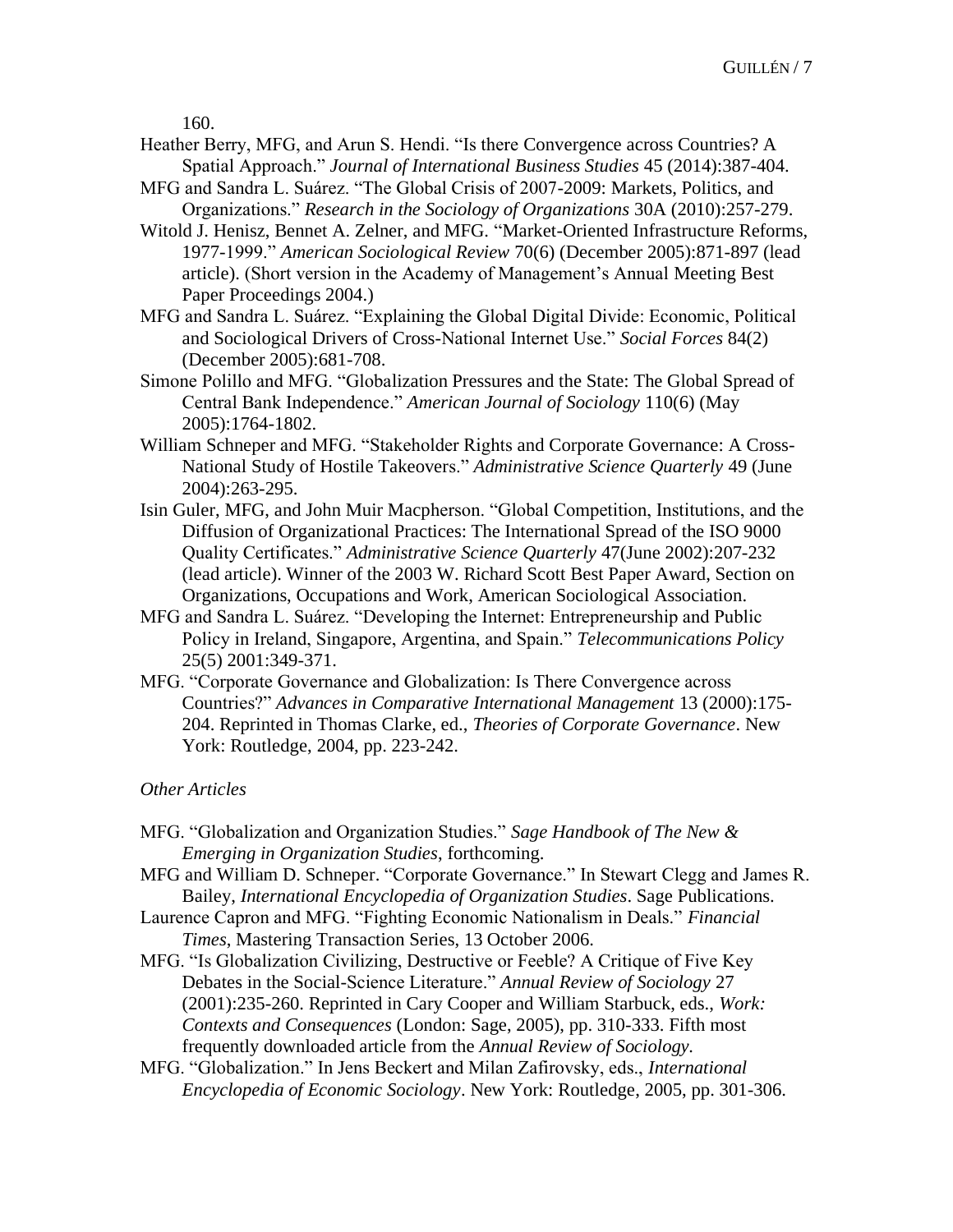### *Chapters*

- Klapper, Leora, Raphael S. Amit, and Mauro F. Guillén, "Entrepreneurship and Firm Formation across Countries." Pp. 129-158 in *International Differences in Entrepreneurship*, edited by Josh Lerner and Antoinette Schoar. Chicago: University of Chicago Press, and National Bureau of Economic Research, 2010.
- William D. Schneper and MFG, "Corporate Governance, Legitimacy, and Models of the Firm." In Frank Dobbin, ed., *The Sociology of the Economy.* New York: Russell Sage Foundation, 2004.
- MFG and Mary O'Sullivan, "The Changing International Corporate Governance Landscape." In Hubert Gatignon and John Kimberly, eds., *Wharton-INSEAD on Globalization.* New York: Cambridge University Press, 2004, pp. 23-48.

#### **2. Comparative Organization and Economic Sociology**

#### *Scholarly Books*

- MFG. *The Taylorized Beauty of the Mechanical: Scientific Management and the Rise of Modernist Architecture*. Princeton, NJ: Princeton University Press, 2006, 186 pp. Spanish translation: *La disciplinada belleza de lo mecánico: El taylorismo y el nacimiento de la arquitectura modernista* (Madrid: Modus Laborandi, 2009).
- MFG. *Models of Management: Work, Authority, and Organization in a Comparative Perspective*. Chicago: The University of Chicago Press, 1994, 424 pp.
- Charles Perrow and MFG. *The AIDS Disaster: The Failure of Organizations in New York and the Nation*. New Haven: Yale University Press, 1990, 206 pp.

#### *Edited Volume*

MFG, Randall Collins, Paula England, and Marshall Meyer, eds. *The New Economic Sociology: Developments in an Emerging Field.* New York: Russell Sage Foundation, 2002, 381 pp. (Chinese translation: Social Sciences Academic Press, 2006).

#### *Refereed Articles*

- MFG and Randall Collins. "Movement-Based Influence: Resource Mobilization, Intense Interaction, and the Rise of Modernist Architecture." *Sociological Forum* 34(1) (2019):27-46.
- MFG. "Symbolic Unity, Dynastic Continuity, and Countervailing Power: Monarchies, Republics, and the Economy." *Social Forces* (2018):1-41.
- Randall Collins and MFG. "Mutual Halo Effects in Cultural Production: The Case of Modernist Architecture." *Theory & Society* 41:527-556 (2012) (lead article).
- MFG. "Modernism without Modernity: The Rise of Modernist Architecture in Mexico, Brazil and Argentina, 1890-1940." *Latin American Research Review* 39(2) (June 2004):6-34 (lead article).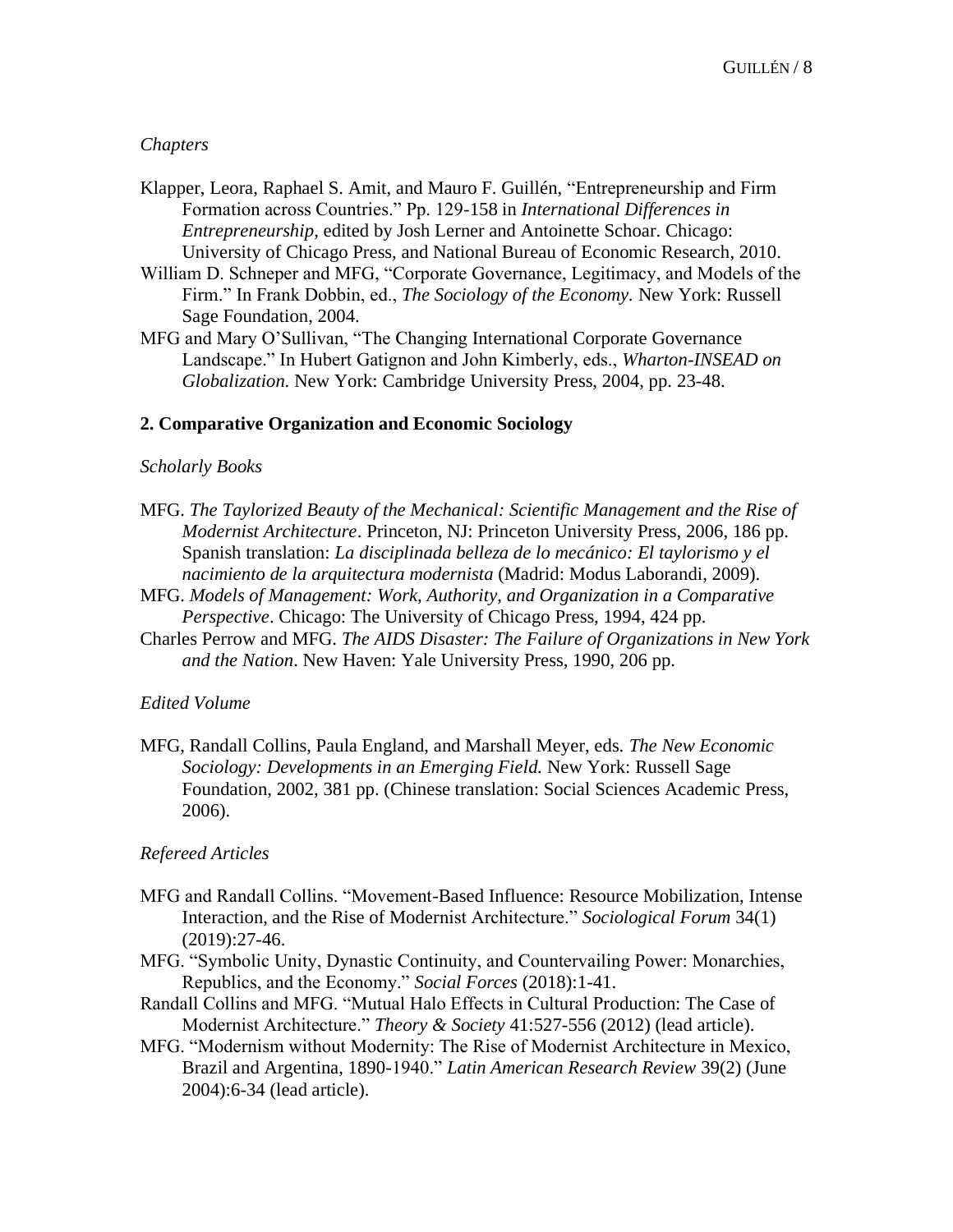- MFG, Roberto Garvía, and Andrés Santana. "Embedded Play: Economic and Social Motivations for Sharing Lottery Tickets." *European Sociological Review* 28(3) (2012):344-354.
- MFG. "Organized Labor's Images of Multinational Enterprise: Ideologies of Foreign Investment in Argentina, South Korea, and Spain." *Industrial & Labor Relations Review* 53(3) (April 2000):419-442.
- Nicole Woolsey Biggart and MFG. "Developing Difference: Social Organization and the Rise of the Auto Industries of South Korea, Taiwan, Spain, and Argentina." *American Sociological Review* 64(5) (October 1999):722-747. Reprinted in Nicole W. Biggart, ed., *Readings in Economic Sociology*, Cambridge: Blackwell, pp. 231- 261.
- MFG. "Scientific Management's Lost Aesthetic: Architecture, Organization, and the Taylorized Beauty of the Mechanical." *Administrative Science Quarterly*, 42(4) (December 1997):682-715. Translated into Italian as "L'estetica perduta dello Scientific Management." *Studi Organizzativi* 1(1999):41-85.

#### *Other Articles*

- MFG. "Modernism and Scientific Management." *Sage Dictionary of Management Research*, forthcoming.
- MFG. "*Complex Organizations* and Power." *International Public Management Journal* 12(2) (2007):167-171.
- MFG. "The Economic Sociology of Markets, Industries, and Firms." *Theory & Society* 32(4) (August 2003):505-515.
- MFG. "The Age of Eclecticism: Current Organizational Trends and the Evolution of Managerial Models." *Sloan Management Review* 36(1) (Fall 1994):75-86. Translated as "Tendencias organizativas y métodos de gestión: Hacia la era de la confluencia." *Harvard-Deusto Business Review* 66 (May-June 1995):13-24. Reprinted in *Expansión* (September 1996):30-40.

#### *Chapters*

- MFG. "Introduction" to the new edition of Reinhard Bendix, *Work and Authority in Industry*. New Brunswick: Transaction Publishers, 2001, pp. lii-lxv.
- MFG. "The System of Professions: The Case of the Economic Professions in Spain." *Revista Española de Investigaciones Sociológicas*, English Edition (1996):167-181.
- Jesús M. de Miguel and MFG. "The Health System in Spain." In Mark G. Field, ed., *Success and Crisis in National Health Systems: A Comparative Approach*. New York: Routledge, 1988, pp. 128-164.

#### **3. Multinational Enterprises, Business Groups, and Family Firms**

#### *Scholarly Books*

MFG and Esteban García-Canal. *The New Multinationals: Spanish Firms in a Global Context*. Cambridge and New York: Cambridge University Press, 2010.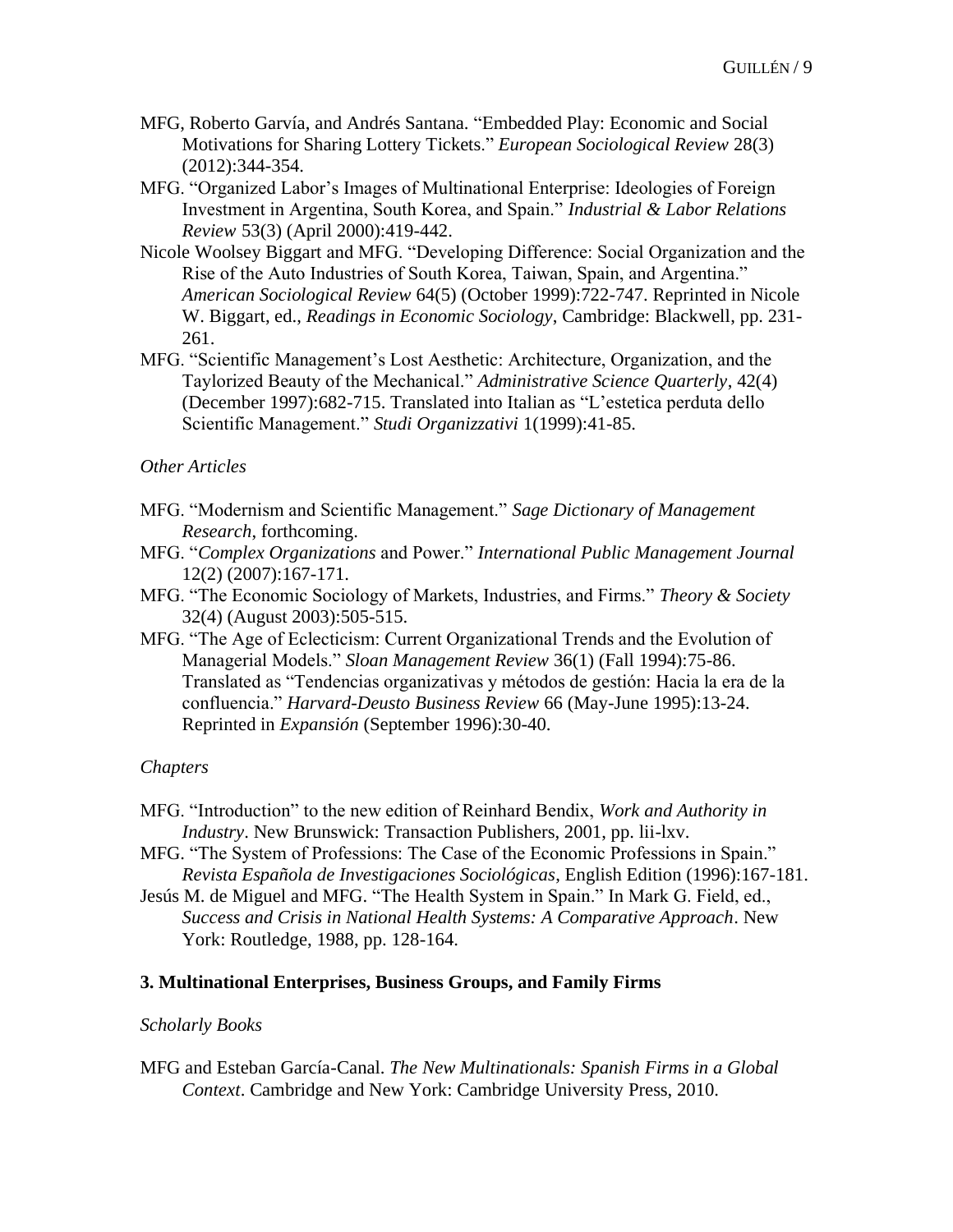- MFG and Adrian Tschoegl. *Building a Global Bank: The Transformation of Banco Santander*. Princeton, NJ: Princeton University Press, 2008. Spanish translation: *Santander, el banco* (Madrid: LID Editorial, 2007).
- MFG. *The Rise of Spanish Multinationals: European Business in the Global Economy*. Cambridge and New York: Cambridge University Press, 2005, 268 pp. Spanish translation: *El auge de la empresa multinacional española* (Madrid: Marcial Pons, 2006).

#### *Trade Books*

- Bergés, Angel, MFG, Juan Pedro Moreno, and Emilio Ontiveros. 2014. *A New Era in Banking: The Landscape after the Battle*. Brookline, MA: Bibliomotion, 186 pp.
- MFG and Esteban García-Canal. *Emerging Markets Rule: Growth Strategies of the New Global Giants*. New York: McGraw-Hill, 2012, 240 pp.

#### *Edited Books*

- João Neiva de Figueiredo and MFG, editors. *Green Power: Perspectives on Sustainable Electricity Generation*. London: Productivity Press (Taylor & Francis), 2014.
- MFG. ed. *Women Entrepreneurs: Inspiring Stories from Developing Countries and Emerging Economies*. New York: Routledge, 2013.
- João Neiva de Figueiredo and MFG, editors. *Green Products: Perspectives on Innovation & Adoption*. London: Productivity Press (Taylor & Francis), 2011.

#### *Refereed Articles*

- Raquel García-García, Esteban García-Canal, and MFG. "International Dispersion and Profitability: An Institution-Based Approach." *Management International Review* 59 (2019): 855-888.
- Laura Fernández-Méndez, Esteban García-Canal, and MFG. "Power Transitions in the Host Country and the Survival of Subsidiaries in Infrastructure Industries." *Global Strategy Journal* 9(2) (May 2019):275-302.
- Paloma Fernández Pérez, Nuria Puig, Estaban García-Canal, and MFG. "Learning from giants: Early exposure to advance markets in the growth and internationalisation of Spanish health care corporations in the twentieth century." *Business History* 61(3) (April 2019):404-428.
- Nan Zhou and MFG. "Institutional Complementarities and Corporate Governance: The Case of Hostile Takeover Attempts." *Corporate Governance: An International Review* 27 (209) (2019):82-97.
- Laura Fernández-Méndez, Esteban García-Canal, and MFG. "Domestic political connections and international expansion: It's not only 'who you know' that matters." *Journal of World Business* 53(5) (November 2018):695-711.
- García-Canal, Esteban, MFG, Paloma Fernández, and Nuria Puig. "Imprinting and Early Exposure to Developed International Markets." *Business Research Quarterly* 21 (2018):141-152.
- García-García, Raquel, Esteban García-Canal, and MFG. "Rapid Internationalization and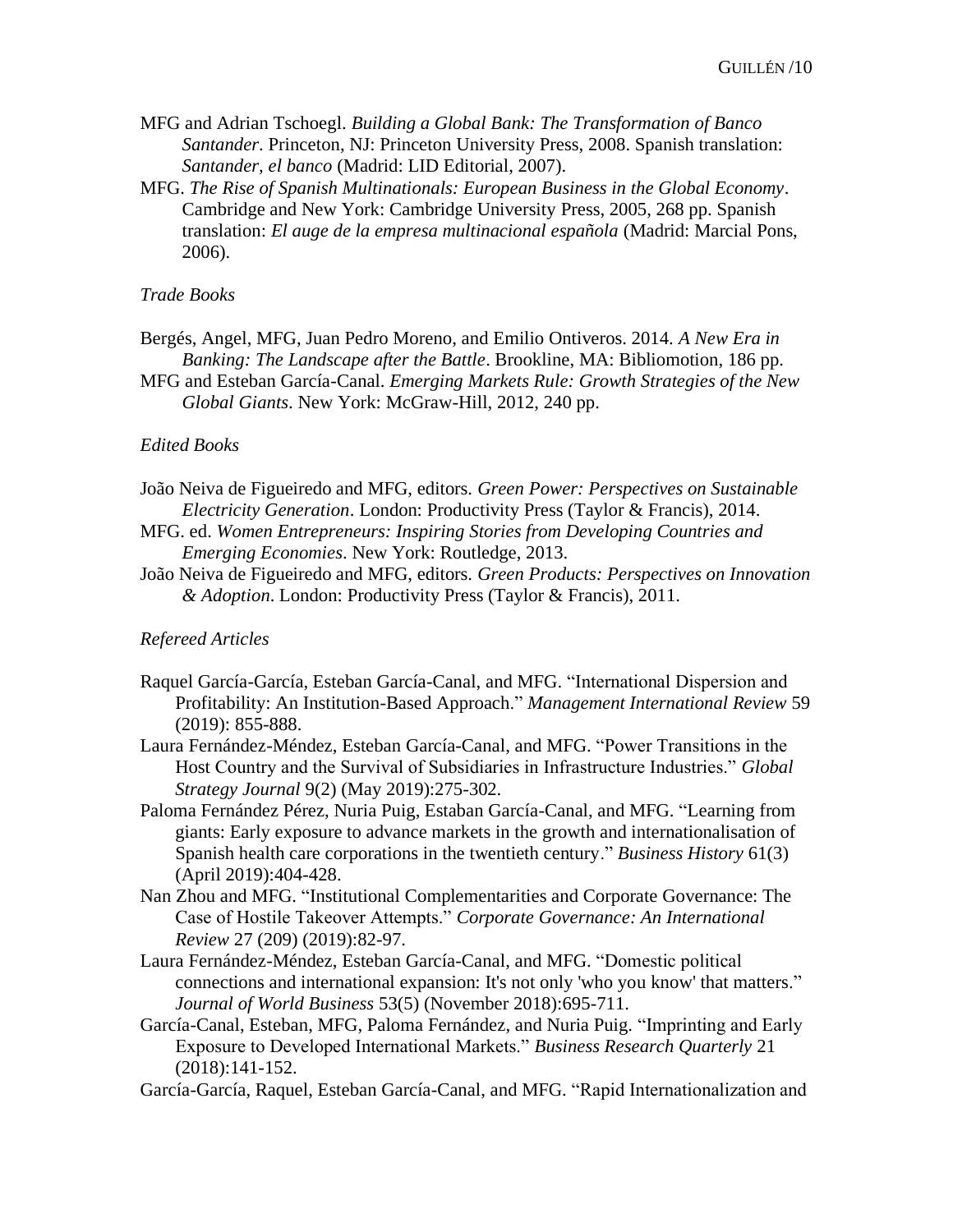Long-Term Performance: The Knowledge Link." *Journal of World Business* (2017) 52:97-110.

- Nan Zhou and Mauro Guillen, "Categorizing the Liability of Foreignness: Ownership, Location, and Internalization-Specific Dimensions." *Global Strategy Journal* 6 (4) (2016):309-329.
- Nan Zhou and MFG. "From Home Country to Home Base: A Dynamic Approach to the Liability of Foreignness." *Strategic Management Journal* 36(2015):907-917.
- Laura Fernández-Méndez, Esteban García-Canal, and MFG, "Legal Family and Infrastructure Voids as Drivers of Regulated Physical Infrastructure Firm's Exposure to Governmental Discretion." *Journal of International Management* 21(2015):135- 149.
- Andrea Colli, Esteban García-Canal and MFG. "Family Character and International Entrepreneurship: A Historical Comparison of Italian and Spanish 'New Multinationals'." *Business History* 55(1) (January 2013):119-138.
- Andrea Martínez-Noya, Esteban García-Canal, and MFG. "R&D Outsourcing and the Effectiveness of Intangible Investments: Is Proprietary Core Knowledge Walking out the Door?" *Journal of Management Studies* 50(1) (January 2013):67-91.
- Andrea Martínez-Noya, Esteban García-Canal, and MFG. "International R&D Service Outsourcing by Technology-Intensive Firms: Whether and Where?" *Journal of International Management* 18(2012):18-37.
- Heather Berry, MFG, and Nan Zhou. "An Institutional Approach to Measuring Cross-National Distance." *Journal of International Business Studies* 41 (2010):1460-1480.
- Isin I. Guler and MFG. "Social Networks and Foreign Expansion." *Academy of Management Journal* 53(2) (2010):390-410.
- Isin I. Guler and MFG. "Institutions and the Internationalization of U.S. Venture Capital Firms." *Journal of International Business Studies*, (2010) 41, 185–205 (lead article).
- Laurence Capron and MFG. "National Corporate Governance Institutions and Postacquisition Target Reorganization." *Strategic Management Journal* 30 (2009):803-833.
- Esteban García-Canal and MFG. "Risk and the Strategy of Foreign Location Choice in Regulated Industries." *Strategic Management Journal* 29 (2008):1097-1115.
- MFG. "Experience, Imitation, and the Sequence of Foreign Entry: Wholly Owned and Joint-Venture Manufacturing by South Korean Firms and Business Groups in China, 1987-1995." *Journal of International Business Studies* 34(2003):185-198.
- MFG. "Structural Inertia, Imitation, and Foreign Expansion: South Korean Firms and Business Groups in China, 1987-1995." *Academy of Management Journal* 45(3) (June 2002):509-525.
- MFG and Adrian E. Tschoegl. "Banking on Gambling: Banks and Lottery-Linked Deposit Accounts." *Journal of Financial Services Research* 21(3) 2002:219-231.
- Carl Kock and MFG. "Strategy and Structure in Developing Countries: Business Groups as an Evolutionary Response to Opportunities for Unrelated Diversification." *Industrial & Corporate Change* 10(1) (2001):1-37.
- MFG and Adrian E. Tschoegl. "The Internationalization of Retail Banking: The Case of the Spanish Banks in Latin America." *Transnational Corporations*, 9(3) (December 2000):63-97.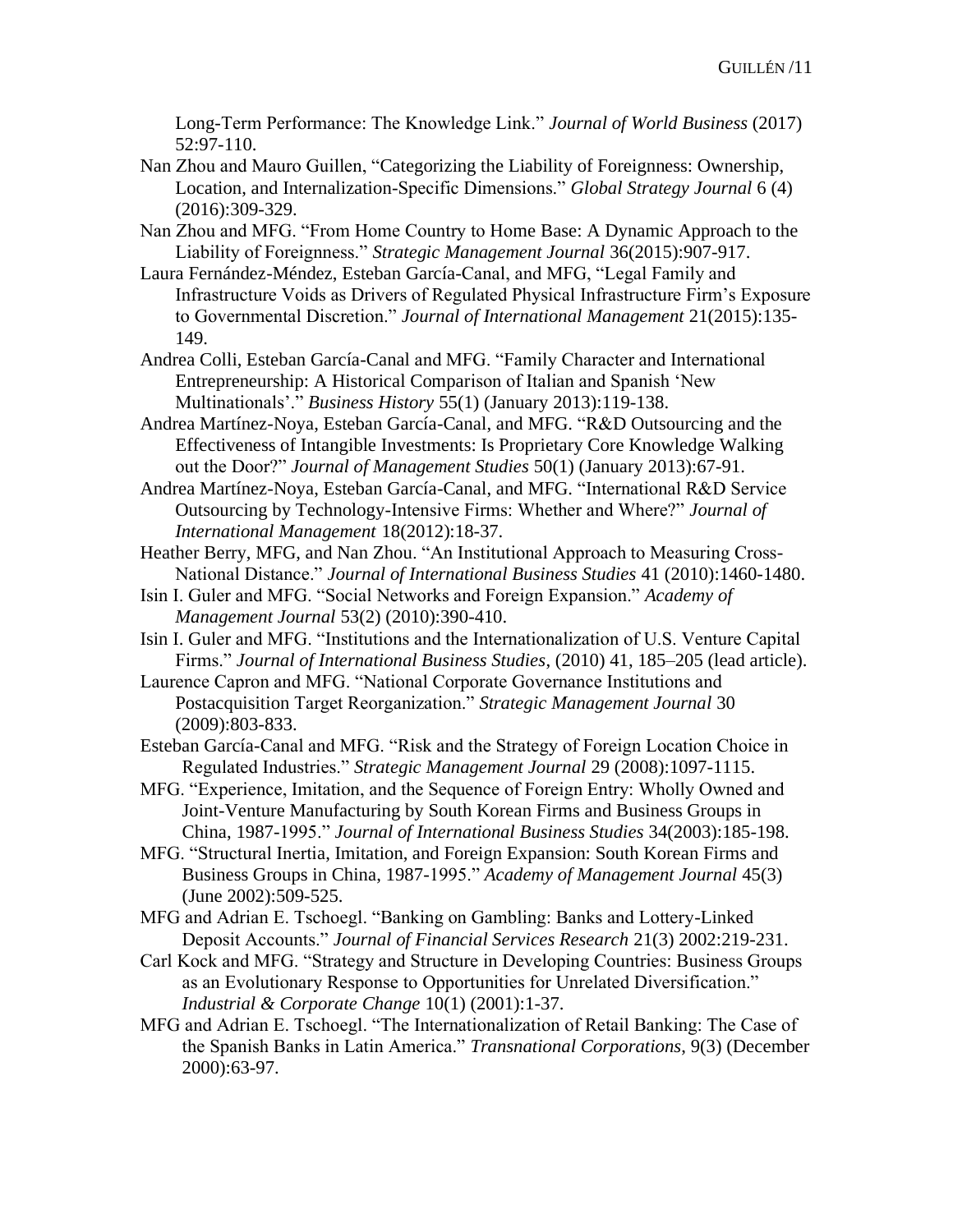- MFG. "Business Groups in Emerging Economies: A Resource-Based View." *Academy of Management Journal* 43(3) (June 2000):362-380. Winner of the Gulf Publishing Company Best Paper Award, International Management Division, 1997 Academy of Management Annual Meeting, Boston. Abridged version published in *Best Paper Proceedings*, 1997 Academy of Management Annual Meeting, Boston, pp. 170- 174.
- José M. Campa and MFG. "The Internalization of Exports: Firm and Location-Specific Factors in a Middle-Income Country." *Management Science* 45(11) (November 1999):1463-1478 (lead article).
- Omar N. Toulan and MFG. "Beneath the Surface: The Impact of Radical Economic Reforms on the Outward Orientation of Argentine and Mendozan Firms, 1989- 1995." *Journal of Latin American Studies*, 29 (May 1997):395-418.
- MFG and Omar N. Toulan. "New Organizational Forms of Internationalization in Latin America: The Experience of Argentine Firms." *Organization* 4(4) (1997):552-563.

### *Other Articles*

- Hernandez, Exequiel, and MFG. "What's Theoretically Novel about Emerging-Market Multinationals?" *Journal of International Business Studies* 49(1) (2018):24-33.
- MFG and Esteban García-Canal, "Execution as Strategy." *Harvard Business Review* (October 2012):103-107.
- MFG and Esteban García-Canal, "How to Conquer New Markets with Old Skills." *Harvard Business Review* 88(11) (November 2010):118-122.
- MFG and Esteban García-Canal, "The American Model of the Multinational Firm and the 'New' Multinationals from Emerging Economies." *Academy of Management Perspectives* 23(2) (May 2009):23-35.
- MFG. "What is the Best Global Strategy for the Internet?" *Business Horizons* (May-June 2002):39-46. Spanish translation: *Universia Business Review* 2 (2004):20-32.
- MFG. "International Business." In Neil J. Smelser and Paul B. Baltes, eds., *International Encyclopedia of the Social & Behavioral Sciences*. Oxford: Pergamon, 2001, pp. 7768-7771.
- MFG. "International Management and the Circulation of Ideas." *Trends in Organizational Behavior*, 5 (1998):47-63.

#### *Chapters*

- MFG and Sandra L. Suárez. "The Institutional Context of Multinational Activity." In Sumantra Ghoshal and D. Eleanor Westney, eds., *Organizational Theory and the Multinational Corporation*, Second Edition. New York: Palgrave Macmillan, 2005, pp. 123-145.
- MFG. "Business Groups and Economic Development: A Resource-Based View." In Massaki Kotabe and Preet S. Aulakh, eds., *Emerging Issues in International Business Research*. Northampton, MA: Edward Elgar Publishing, 2002, pp. 163- 198.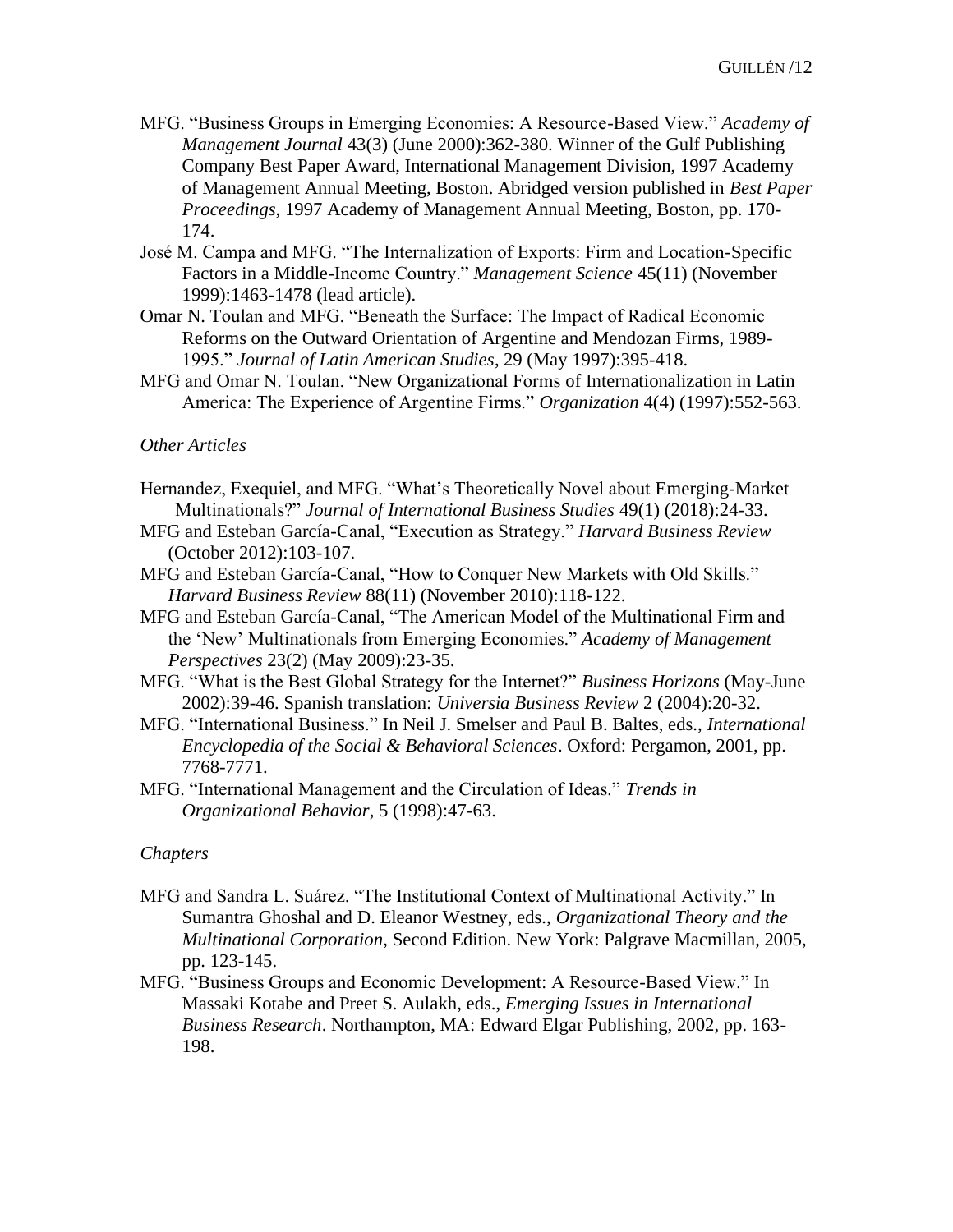María Eugenia Arias and MFG. "The Transfer of Organizational Management Techniques Across Borders." In José Luis Alvarez, ed., *The Diffusion and Consumption of Business Knowledge*. London: Macmillan, 1998, pp. 110-137.

- José M. Campa and MFG. "Spain: A Boom from Economic Integration." In John H. Dunning and Rajneesh Narula, eds., *Foreign Direct Investment and Governments*. London: Routledge, 1996, pp. 207-239.
- **4. Translations of the Author's Research Originally Published in English:** Italian, Korean, Mandarin, Portuguese, Romanian, and Spanish.

### **5. Selected Publications in Spanish (Excluding Translations):**

- José M. Campa and MFG. "Evolución y Determinantes de la Inversión Directa en el Extranjero por Empresas Españolas." ("Evolution and Determinants of Outward Foreign Direct Investment by Spanish Firms") *Papeles de Economía Española* 66(1996):235-247.
- MFG. "Arte, Cultura y Organización: La Influencia de Ortega y Gasset en la Élite Empresarial Española." ("Art, Culture and Organization: The Influence of Ortega y Gasset on the Spanish Business Elite") *Revista Española de Investigaciones Sociológicas* 74 (April-June 1996):115-126.
- MFG. *Guía Bibliográfica sobre Organización de la Empresa Española hasta 1975*  (Bibliographical Guide to the Organization of the Spanish Firm, until 1975). Published as Document No. 9502 (1995), Fundación Empresa Pública, Programa de Historia Económica, Madrid, 133 pp.
- MFG. *Análisis de Regresión Múltiple* ("Multiple Regression Analysis.") The Methodology of the Social Sciences Series. Madrid: CIS, 1992, 92 pp.
- MFG. "Salud, Estructura Familiar y Pautas de Desigualdad." ("Health, Family Structure, and Inequality Patterns.") *Revista Española de Investigaciones Sociológicas* 53 (1991):53-74.
- MFG. "Profesionales y Burocracia." ("Professionals and Bureaucracy.") *Revista Española de Investigaciones Sociológicas* 51 (1990):35-51.
- MFG. *Estructura Social y Salud: Análisis Multivariante de la Encuesta Nacional de Salud* ("Social Structure and Health: A Multivariate Analysis of the National Health Interview Survey of Spain"). Madrid: Centro de Investigaciones Sociológicas, 1990, 187 pp.
- MFG. *La Profesión de Economista: El Auge de Economistas, Ejecutivos y Empresarios en España* ("The Economic Professions in Spain: The Rise of Economists, Executives, and Entrepreneurs.") Barcelona: Ariel, 1989, 336 pp.
- MFG. "La Profesión de Economista, Cuarenta Años Después." ("The Economic Professions, Forty Years Later.") *Información Comercial Española* 652 (December 1987):89-103.

### **B. Research in Progress**

MFG. *The Comparative Approach to Economic Sociology*, book manuscript. Book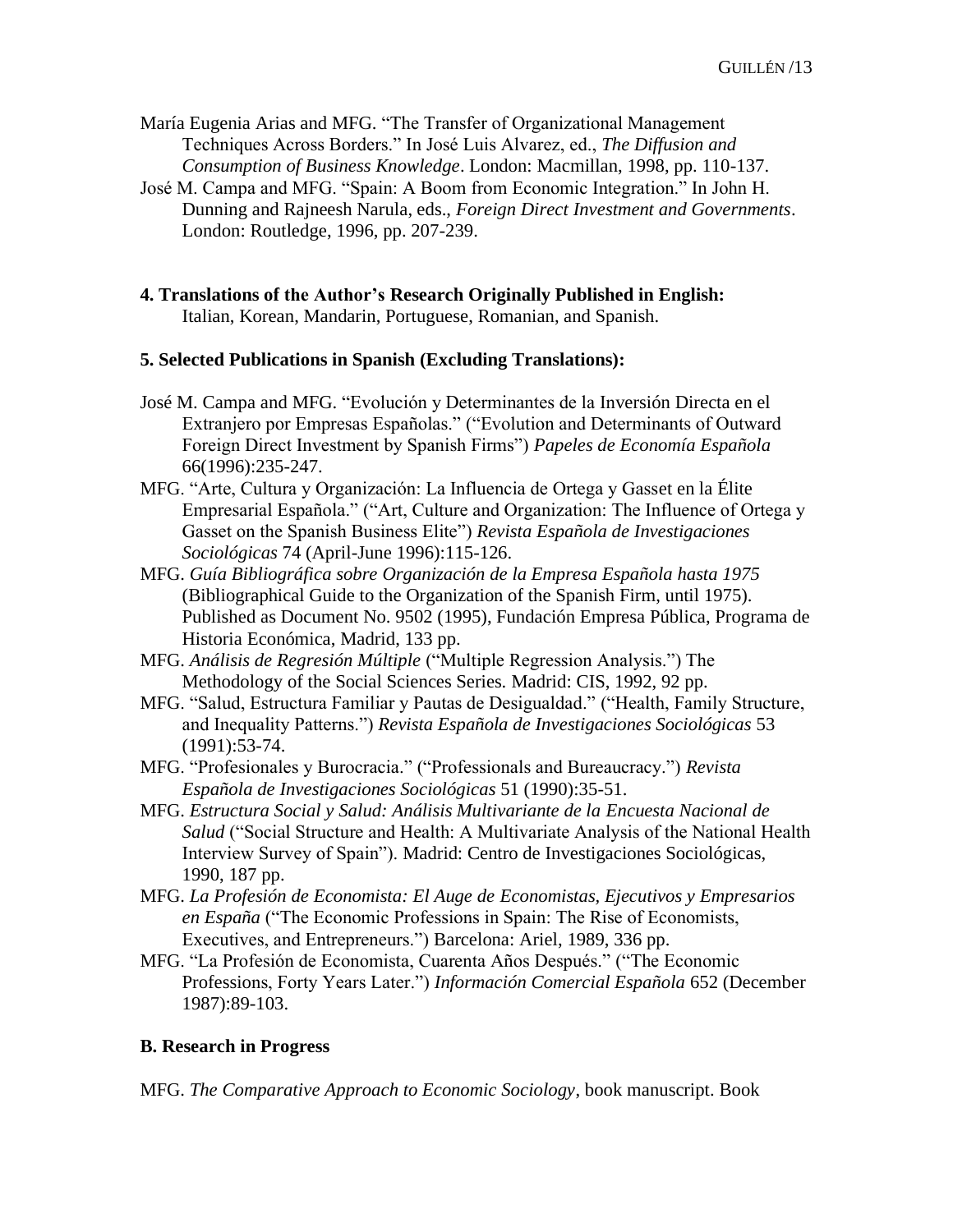prospectus and Chapter 2 available.

MFG and Nan Zhou, "The Worldwide Diffusion of Bitcoin Trading." Under revision. Anuja Gupta and MFG. "Building, Testing, and Validating Theory with Comparative

Case Studies." Working Paper.

### **C. Teaching Case Studies**

MFG and Adrian E. Tschoegl. "McDonald's Internationalizes." The Wharton School (2006).

MFG and Adrian E. Tschoegl. "Häagen Dazs." The Wharton School (2006).

MFG. "Benetton's Troubles in Foreign Markets." The Wharton School (2006).

- Custodia Cabanas and MFG. "Galletas Fontaneda and United Biscuits: Leadership in the Midst of a Crisis." Spanish original: "Galletas Fontaneda: Liderazgo en la Gestión de una Crisis." Instituto de Empresa (2004).
- MFG and Adrian E. Tschoegl. "The Global Ambitions of the Spanish Banks." The Wharton School (2005).
- MFG and Adrian E. Tschoegl. "The New Conquistadors: Spanish Banks and the Liberalization of Latin American Financial Markets." The Wharton School (2000). Available from the European Case Clearing House (ECCH).
- MFG and Adrian E. Tschoegl. "Los Nuevos Conquistadores: Los Bancos Españoles y la Liberalización de los Mercados Financieros en América Latina." The Wharton School (1999). Translation by MFG. Also translated to Portuguese.
- MFG and Adrian E. Tschoegl. "Banking on Gambling: Three Regulators Confront Lottery-Linked Bank Accounts." The Wharton School (2000).

# **REVIEWS OF THE AUTHOR'S BOOKS**

*The Taylorized Beauty of the Mechanical: Scientific Management and the Rise of Modernist Architecture*. Princeton, NJ: Princeton University Press, 2006, 186 pp.

- 1. *Revista Española de Investigaciones Sociológicas* 115(2006):353-356, by Roberto Garvía, Universidad Carlos III de Madrid.
- 2. *Technology & Culture* 48(3) (July 2007):643-644, by Lindy Biggs, Auburn University.
- 3. *Business History Review* 81(2) (Summer 2007):404-405, by Per H. Hansen, Copenhagen Business School.
- 4. *Social Forces* (2007) 86(1), by Francesco Duina, Bates College.
- 5. *Academy of Management Review* 32(4) (October 2007):1288-1291, by Sigmund A. Wagner-Tsukamoto, University of Leicester.
- 6. *Business History* 49(6) (November 2007), by JoAnne Yates, Massachusetts Institute of Technology.
- 7. *Kölner Zeitschrift für Soziologie und Sozialpsychologie* 59(4) (December 2007), pp. 727-729, by Bernhard Schaefers.
- 8. *Contemporary Sociology* 37(2) (March 2008), pp. 172-174, by Diane Davis, Massachusetts Institute of Technology.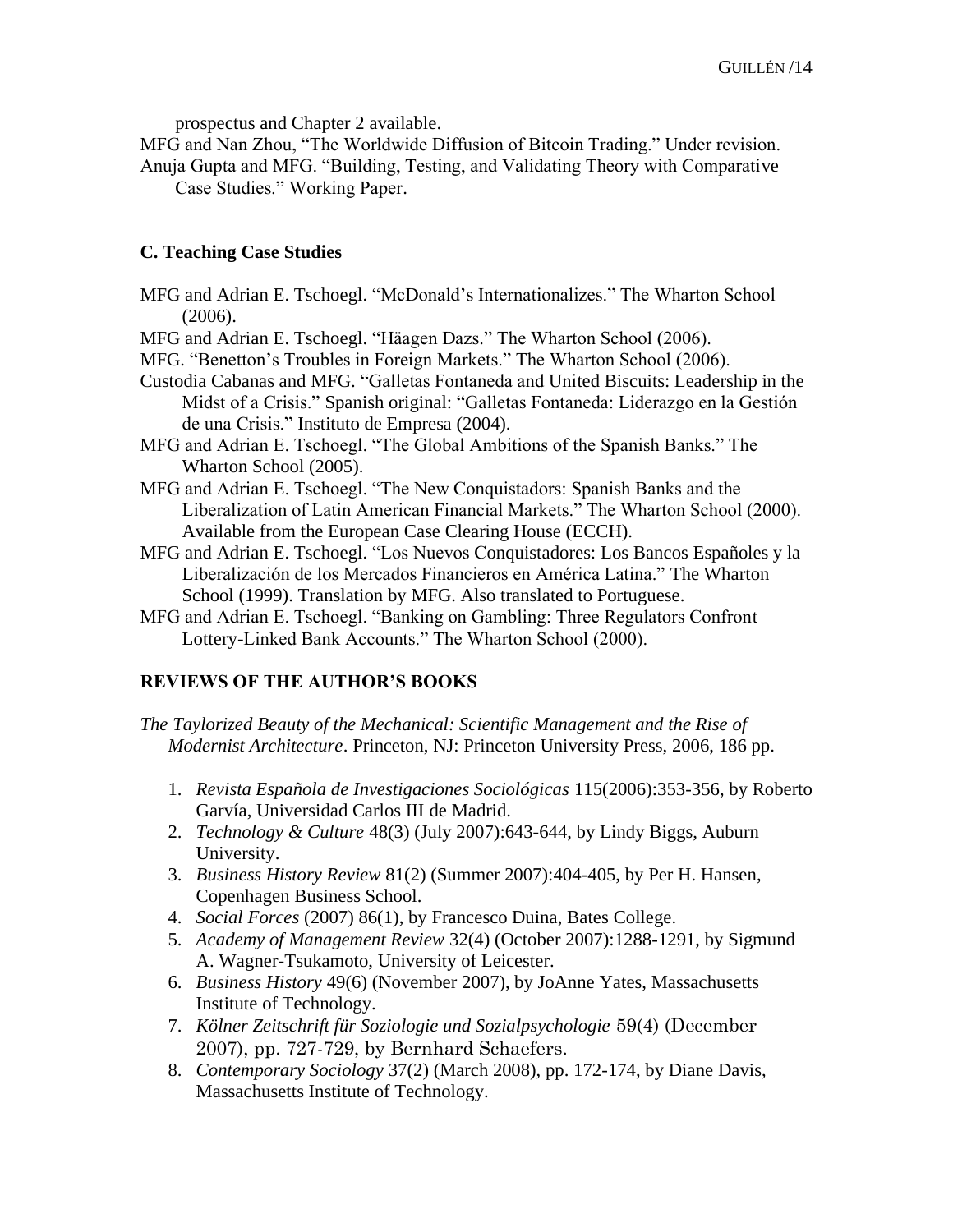- 9. *American Journal of Sociology* 114 (July 2008):273-276, by David Gartman, University of South Alabama.
- *The Rise of Spanish Multinationals: European Business in the Global Economy* (Cambridge: Cambridge University Press, 2005), 268 pp. Spanish translation: *El auge de la empresa multinacional española* (Madrid: Marcial Pons, 2006).
- 1. *El País Negocios* (February 19, 2006), by Emilio Ontiveros, Universidad Autónoma de Madrid.
- 2. *International Affairs* 82(2) (2006):389-391, by Andrea Goldstein, OECD Development Centre.
- 3. *Expansión* (April 1, 2006), by Juan Velarde, Universidad Complutense de Madrid.
- 4. *El País* (April 3, 2006), by Joaquín Estefanía.
- 5. *Cuadernos de Información Económica* 192 (May-June 2006):171-172, by José Manuel Rodríguez Carrasco, Universidad Nacional de Educación a Distancia.
- 6. *Revista de Empresa* 17 (2006):120-121, by José Luis Alvarez, Instituto de Empresa.
- 7. *Administrative Science Quarterly* (December 2006):659-662, by Juan Díez-Medrano, University of Barcelona.
- 8. *Contemporary Sociology* 36(3) (2007):249-251, by Mark Herkenrath and Volker Bornschier, University of Zurich.
- 9. *Bulletin of the Society of Government Economists* (July 2007), by Donald Calvert, U.S. Commerce Department.
- 10. *Libros de Economía y Empresa* 2(4) (December 2007), pp. 28-30, by César Camisón Zomoza, Universitat Jaume I.
- 11. *Business History Review* 81(3) (Autumn 2007), pp. 628-631, by Núria Puig, Universidad Complutense de Madrid.
- 12. *Economic Geography* 83(4) (October 2007), pp. 453-454, by Montserrat Pallares-Barbera, Universitat Autònoma de Barcelona.
- 13. *American Journal of Sociology* 114 (July 2008):283, by Peter Buckley, Leeds Unversity.
- *The New Economic Sociology: Developments in an Emerging Field* (New York: Russell Sage Foundation, 2002):
- 1. *Social Forces* 82(2) (December 2003):408-409, by Brenda C. Coughlin, Columbia University.
- 2. *Sociological Review* 51(4) (November 2003):562-564, by J. Scott, University of Essex.
- 3. *Business History* 45(4) (October 2003):143-144, by M. Della-Giusta.
- 4. *Journal of Economic Literature* 42 (March 2004):171-173, by Eva Meyersson Milgrom, Graduate School of Business, Stanford University.
- 5. *Administrative Science Quarterly* 48 (September 2003):534-537, by Jesper B. Sørensen, MIT Sloan School of Management.
- 6. *Contemporary Sociology* 32(4) (July 2003):445-447, by R. R. Faulkner, University of Massachusetts, Amherst.
- *The Limits of Convergence: Globalization & Organizational Change in Argentina, South Korea, and Spain* (Princeton, NJ: Princeton University Press, 2001):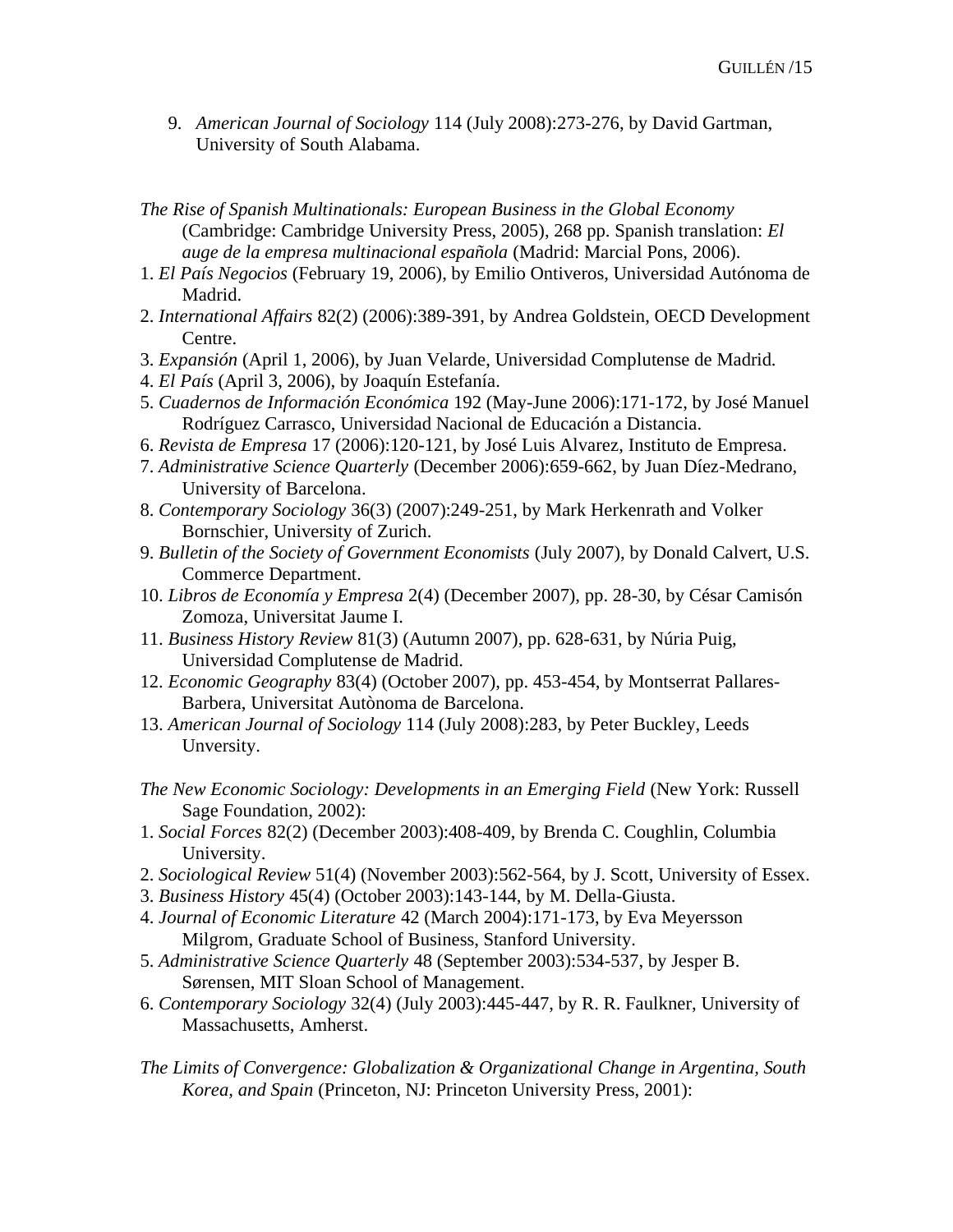- 1. *International Affairs* 77(4) (2001):996-997, by Andrea Goldstein, OECD Development Centre, Paris.
- 2. *Kölner Zeitschrift für Soziologie und Sozialpsychologie* 53 (4) (December 2001):787- 788, by B. Ebbinghaus, Max Planck Institute, Cologne.
- 3. *Business History* 44 (2) (April 2002):162-163, by J.M.B. Berenguer, University of Barcelona.
- 4. *American Journal of Sociology* 107(4) (January 2002):1110-1112, by Stephan Haggard, University of California, San Diego.
- 5. *Administrative Science Quarterly* 47(2) (June 2002):395-400, by Martin Gargiulo, INSEAD.
- 6. *British Journal of Industrial Relations* 40(3) (September 2002):597-599, by Stephen J. Frenkel, University of New South Wales and University of Sidney.
- 7. *Organization Studies* 23(3) (2002):492 (book note).
- 8. *Latin Trade* 9(5) (May 2001):84-85, by Andrés Hernández Alende.
- 9. *Political Science Quarterly* 117(3) (Fall 2002):522-523, by A. W. Pereira, Tulane University.
- 10. *Journal of Latin American Studies* 35 (May 2003):436-438, by Leslie Sklair, London School of Economics and Political Science.
- 11. *The Economic History Review* 56(2) (May 2003):396-397, by Colin M. Lewis, London School of Economics & Political Science.
- 12. *Social Forces* 82(2) (December 2003):854-856, by Robert K. Schaeffer, Kansas State University.
- 13. *Economic Development and Cultural Change* 52(1) (October 2003):239-242, by D. E. Davis.
- 14. *Journal of Politics* 66(1) (February 2004):296-299, by N. Caiden, UCLA.
- 15. *Governance* 16(1) (January 2003):151-153, by H. M. Schwartz, University of Virginia.
- 16. *British Journal of Sociology* 55(2) (June 2004):304-305, by Xavier Coller, Universitat de Barcelona.

*Models of Management: Work, Authority, and Organization in a Comparative Perspective* (Chicago: The University of Chicago Press, 1994):

- 1. *American Journal of Sociology* 101(1) (July 1995):244-246, by Frank Dobbin, Princeton University.
- 2. *Contemporary Sociology* 24(4) (July 1995):394-395, by James R. Lincoln, Haas School of Business, University of California, Berkeley.
- 3. *Administrative Science Quarterly* 41(2) (June 1996):319-321, by Stephen J. Jaros, Southern University.
- 4. *British Journal of Industrial Relations* 33(2) (January 1996):302, by Cliff Oswick, King's College, London.
- 5. *Industrial and Labor Relations Review* 49(2) (January 1996):367-368, by Jan Hack Katz, Cornell University.
- 6. *Business History Review* 69(2) (Summer 1995):250-254, by Bruce Kogut, The Wharton School, University of Pennsylvania.
- 7. *Business History* (January 1996), by Howard Gospel, Oxford University.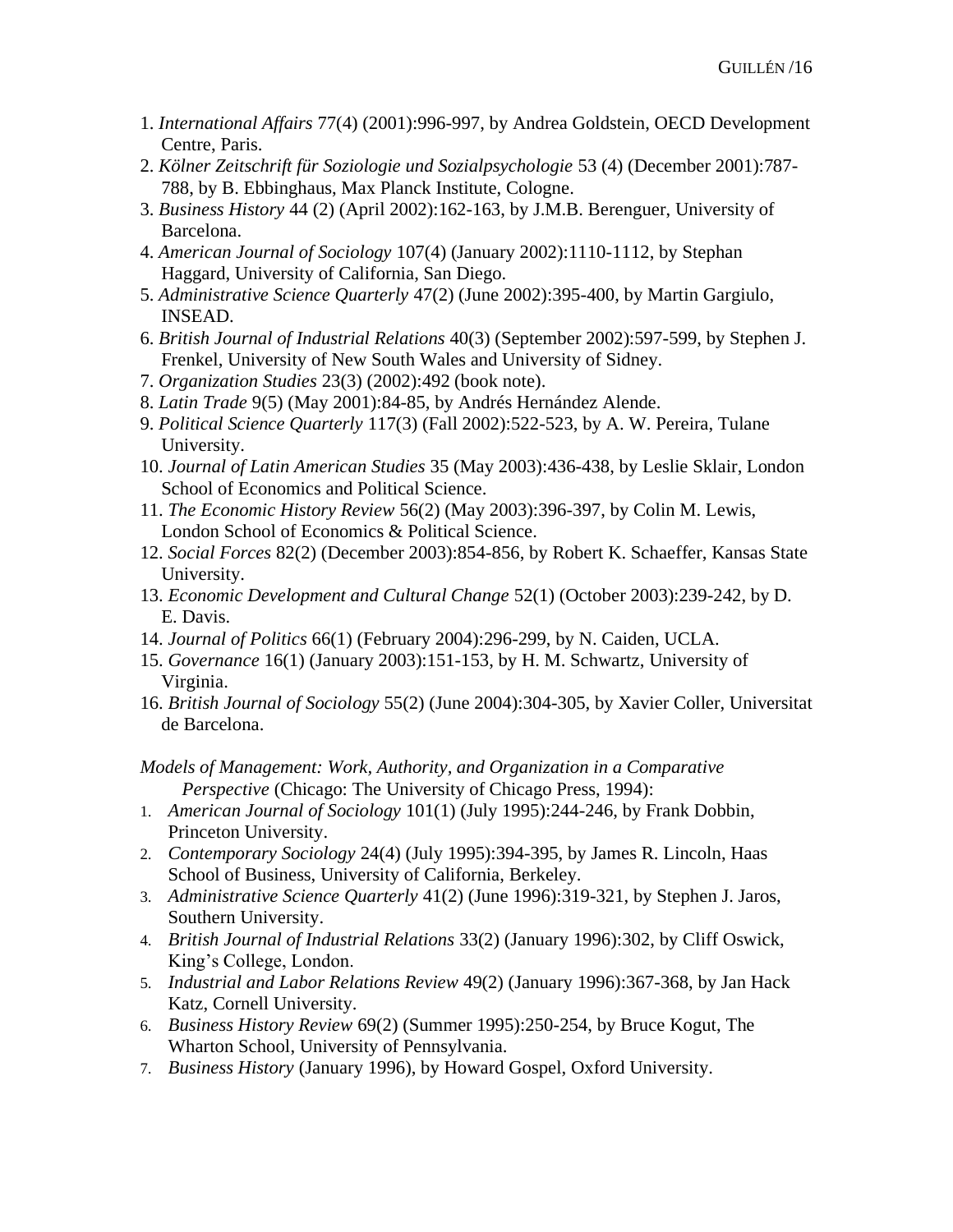- 8. *Work and Occupations* 23(2) (May 1996):237-239, by Nicole Woolsey Biggart, University of California, Davis.
- 9. *Academy of Management Review* 22(1) (January 1997):286-289, by Wolf Heydebrand, New York University.
- 10. *Journal of Economic History* 56(4) (December 1996):970-972, by Bernard Elbaum, University of California, Santa Cruz.
- 11. *International Journal of Organizational Analysis* 5(4) (1997):401-403, by Markus Vodosek, University of Michigan.
- *The AIDS Disaster: The Failure of Organizations in New York and the Nation* (New Haven: Yale University Press, 1990), co-authored with Charles Perrow:
- 1. *Administrative Science Quarterly* Vol. 38 No. 1 (March 1993):137-140, by Robert A. Stallings, University of Southern California.
- 2. *American Journal of Sociology* Vol. 97 No. 4 (January 1992):1177-1178, by Peter Bearman, University of North Carolina at Chapel Hill.
- 3. *American Political Science Review* Vol. 85 No. 4 (December 1991):1471-1472, by Christopher H. Foreman, Jr., Brookings Institution and American University.
- 4. *Science* Vol. 252 (May 17, 1991):985-986, by Peter Conrad, Brandeis University.
- 5. *Contemporary Sociology* Vol. 20 No. 6 (November 1991):938-939, by William Darrow, Centers for Disease Control.
- 6. *The Core Review* (Spring 1991):16.
- 7. *Nonprofit and Voluntary Sector Quarterly* Vol. 20 No. 3 (Fall 1991):351-355, by William W. Vosburgh, Bryn Mawr College.
- 8. *The Chicago Tribune* (November 7, 1990), section 5, p. 32, by Peter Gorner.
- 9. *Choice* (March 1991), by D. R. Jamieson, Ashland College.
- 10. *Nursing Times* Vol. 87 No. 18 (1991), by Dawn Clarke.
- 11. *Times Leader* (January 13, 1991).
- 12. *The Sunday Telegraph* (London), May 19, 1991, by Matthew Parris.
- 13. *New Statesman and Society* (London), April 26, 1991, p. 32, by Jeffrey Weeks.
- 14. *Revista Española de Investigaciones Sociológicas* 53(1991):246-255, by Ruth Aguilera, University of Barcelona.
- 15. *Social Science & Medicine* Vol. 33 No. 8 (1991):973-974, by H.B. Kaplan, Texas A&M University.
- 16. *Public Administration Review* Vol. 52 No. 1 (1992):77-81, by J.D. Stack.

#### *La Profesión de Economista: El Auge de Economistas, Ejecutivos y Empresarios en*

- *España* ("The Economic Professions in Spain") (Barcelona: Ariel, 1989):
- 1. *ABC Literario* (January 13, 1990), by Francisco Cabrillo, University of Madrid.
- 2. *Economistas* No. 41 (December 1989-January 1990):393, by José Ignacio Martínez Churiaque, University of Madrid.
- 3. *Revista de Economía* Vol. 5 No. 2 (1990):40-41, by Francisco J. Valero, University of Madrid.
- 4. *El País Negocios* (January 7, 1990):2.
- 5. *El País Libros* (December 24, 1989):10.
- 6. *N&E Nueva Empresa* No. 324 (December-January 1990):104.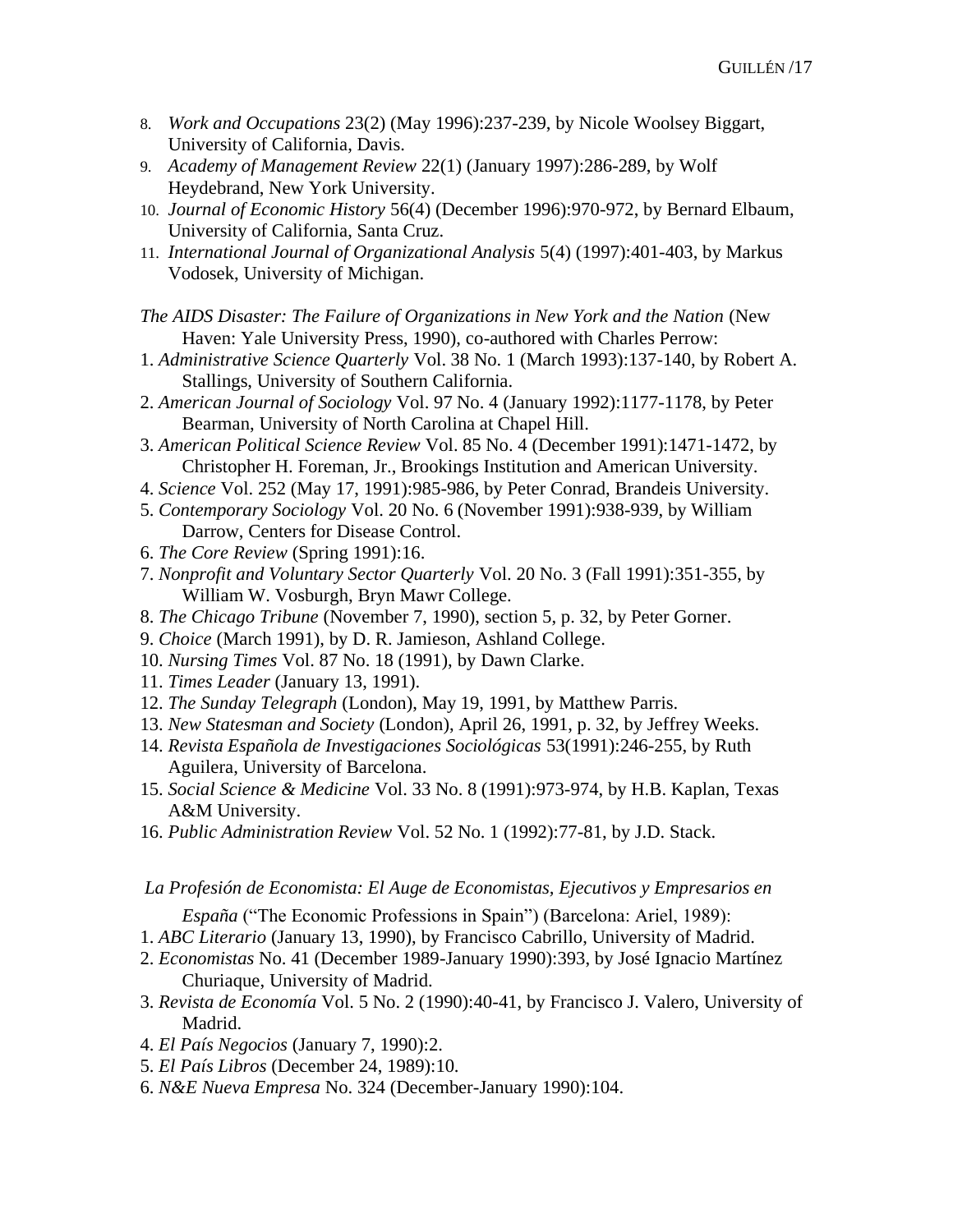7. *Revista Española de Investigaciones Sociológicas*, No. 59 (1992):379-395, by Emilio J. Castilla, University of Barcelona.

# **LECTURES AND PRESENTATIONS**

- 1. Invited Lectures & Presentations at other Institutions
	- Management: California at Davis, Carnegie-Mellon, Cornell, Harvard, IESE, Michigan, MIT Sloan, Northwestern, NYU, Rutgers, Stanford, Universidad de Oviedo, Universidad de León, Universitat de València, Universitat Pompeu Fabra, University of Southern California.
	- Sociology: Cornell, Duke, Harvard, Institute for Advanced Study, Princeton, Universitat de Barcelona, Rutgers, Universidad Carlos III de Madrid.

International Affairs: Georgetown.

- 2. Keynote Speeches
	- 3. "Argentina's Predicament in the Global Economy." Invited Speaker, Union League of Philadelphia, November 18, 2002.
	- 2. "Institutions, Power, and Corporate Governance: A Cross-National Study of Hostile Takeovers." Keynote Speech, European Group of Organization Studies, Annual Meeting, Barcelona, Spain, July 4, 2002.
	- 1. "Spain's Predicament in the Global Economy." Lecture Delivered in front of Crown Prince Philip of Spain at Georgetown University, April 4, 2001.

### **EDITORIAL ACTIVITIES**

1. Editorships

Associate Editor, *Administrative Science Quarterly* (2007-2018) Consulting Editor, *Administrative Science Quarterly* (2005-2007). Guest co-editor, special research forum on "Public Policy Implications of Management Research: People, Technology, and Globalization," *Academy of Management Journal* (2009). Guest co-editor, special research forum on "Political Systems and Corporate Strategies," *Academy of Management Review* (2005). Guest co-editor, special issue on "Organizations and Professions," *Revista Española de Investigaciones Sociológicas* No. 59 (1992). Co-editor, *The New Economic Sociology,* Russell Sage Foundation, 2002.

2. Editorial Board Memberships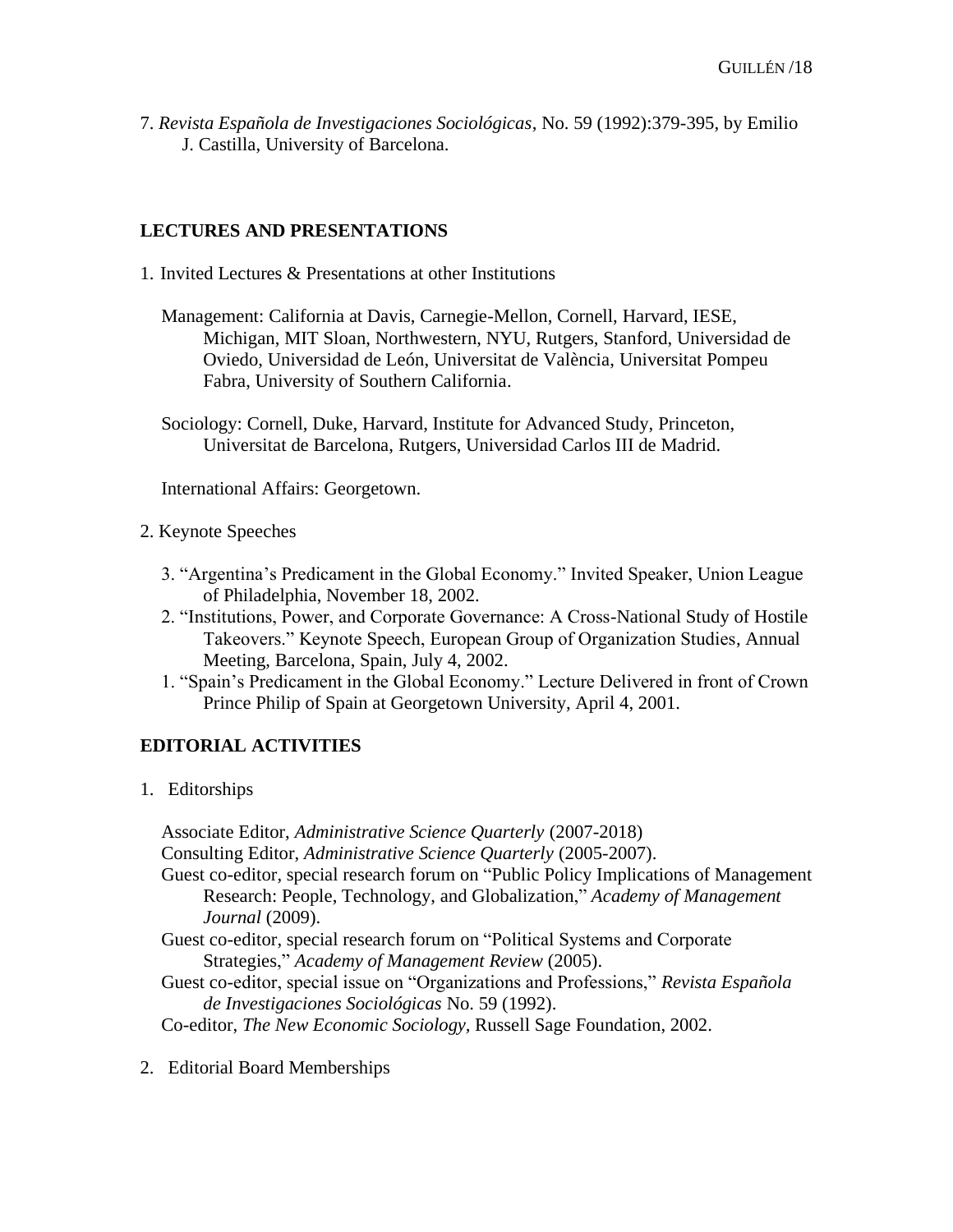*Academy of Management Journal* (2004-2007). *Academy of Management Review* (2003-2008). *Administrative Science Quarterly* (1998-2005). *American Sociological Review* (2004-2006). *Journal of International Business Studies* (1998-present). *Strategic Management Journal* (2011-present).

In Spain:

*Cuadernos de Economía y Dirección de la Empresa* (1998-present). *Revista de Empresa* (2002-present). *Universia Business Review* (2004-present).

#### 3. Refereeing

#### a. Journals

*Academy of Management Journal Academy of Management Review Administrative Science Quarterly American Journal of Sociology American Sociological Review Columbia Journal of World Business Comparative Economic Studies Journal of Developing Areas Journal of International Business Studies Journal of Latin American Studies Journal of Management Inquiry Journal of Management Studies Latin American Politics and Society Management and Organization Review Management Science Organization Science Political Power & Social Theory Revista de Economía Aplicada Revista Española de Economía Scandinavian Journal of Management Sloan Management Review Social Problems Strategic Management Journal Theory & Society Work & Occupations: An International Journal World Politics World Trade Magazine*

b. Book Manuscripts *Cambridge University Press Cornell University Press*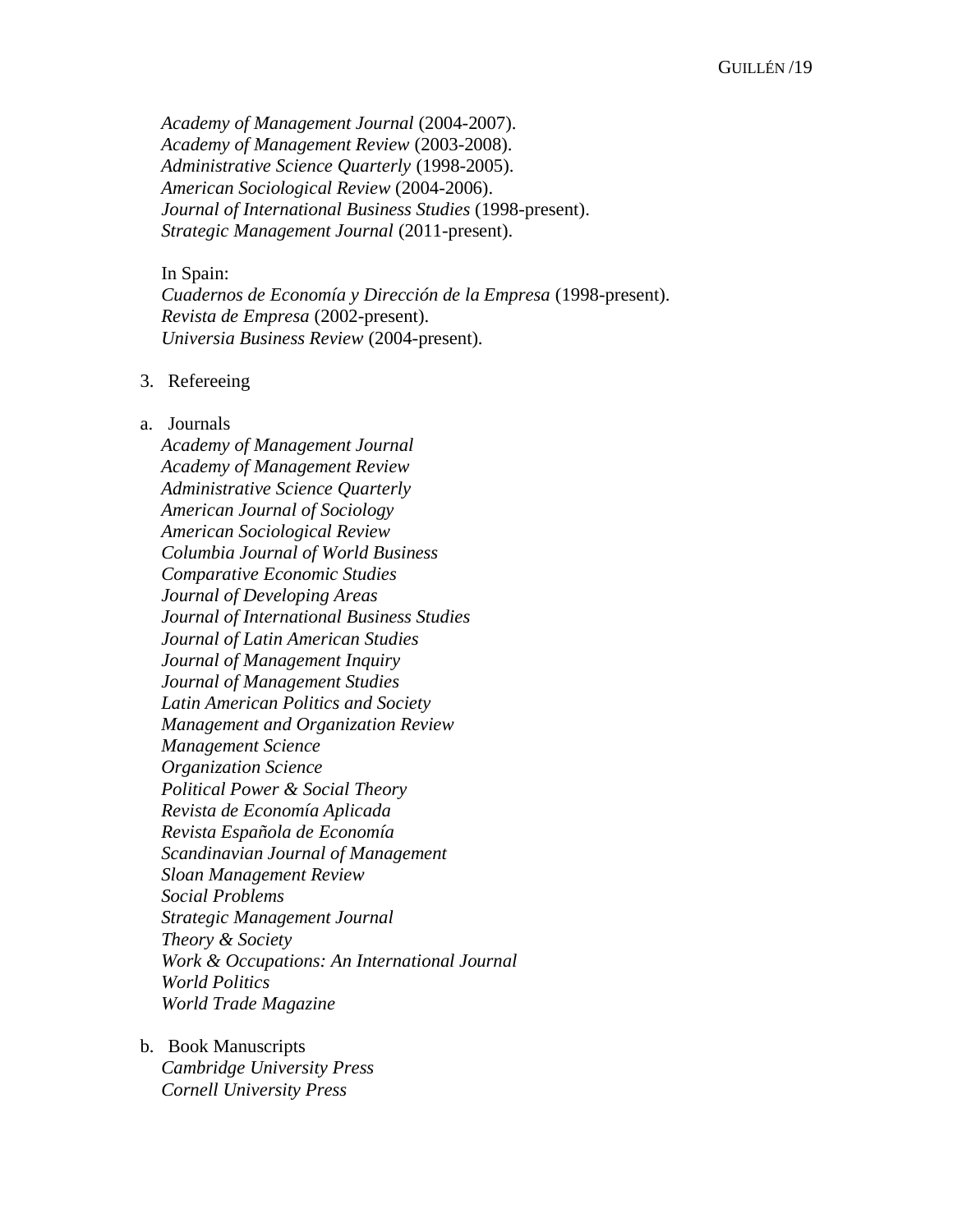*Duke University Press Oxford University Press Pine Forge Press Princeton University Press Routledge Stanford University Press Yale University Press*

- 4. Published Book Reviews
	- 10. Review of Séan Ó Riain, *The Politics of High-Tech Growth*. New York: Cambridge University Press, 2004. *Social Forces* 84 (2) (December 2005):1303- 1304.
	- 9. Review of James E. Rauch and Alessandra Casella, eds., *Networks and Markets*. New York: Russell Sage Foundation, 2001. *Contemporary Sociology* 32(2) (March 2003):178-180.
	- 8. Review of Robert F. Freeland, *The Struggle for Control of the Modern Corporation: Organizational Change at General Motors, 1924-1970*. New York: Cambridge University Press, 2001. *American Journal of Sociology* 107(3) (November 2001):816-817.
	- 7. Review of Lee Clarke, *Mission Improbable: Using Fantasy Documents to Tame Disaster*. Chicago: The University of Chicago Press, 1999. *Administrative Science Quarterly* 46(1) (March 2001):151-153.
	- 6. Review of Caren Addis, *Taking the Wheel: Auto Parts Firms and the Political Economy of Industrialization in Brazil*. University Park, PA: Pennsylvania State University Press, 1999. *Contemporary Sociology* 30(1) (2001):36-38.
	- 5. Review of Robert R. Locke, *The Collapse of the American Management Mystique.*  New York: Oxford University Press, 1996. *Business History Review* 72(2) (Summer 1998):364-366.
	- 4. Review of John R. Danley, *The Role of the Modern Corporation in a Free Society*. Notre Dame: University of Notre Dame Press, 1994. Willard F. Enteman, *Managerialism*. Madison: University of Wisconsin Press, 1993. *Contemporary Sociology* 24(4) (July 1995):395-396.
	- 3. Review of Bernard S. Silberman, *Cages of Reason: The Rise of the Rational State in France, Japan, the United States, and Great Britain*. Chicago: The University of Chicago Press, 1993. *Contemporary Sociology* 23(5) (September 1994):719-720.
	- 2. "German Professions: Historical Perspectives and Sociological Concerns." *Contemporary Sociology* Vol. 21 No. 3 (May 1992):378-380.
	- 1. "Nuevos Paradigmas en Sociología de las Organizaciones." ("New Paradigms in the Sociology of Organizations.") *Revista Española de Investigaciones Sociológicas* No. 55 (1991):205-208.
- 5. Translations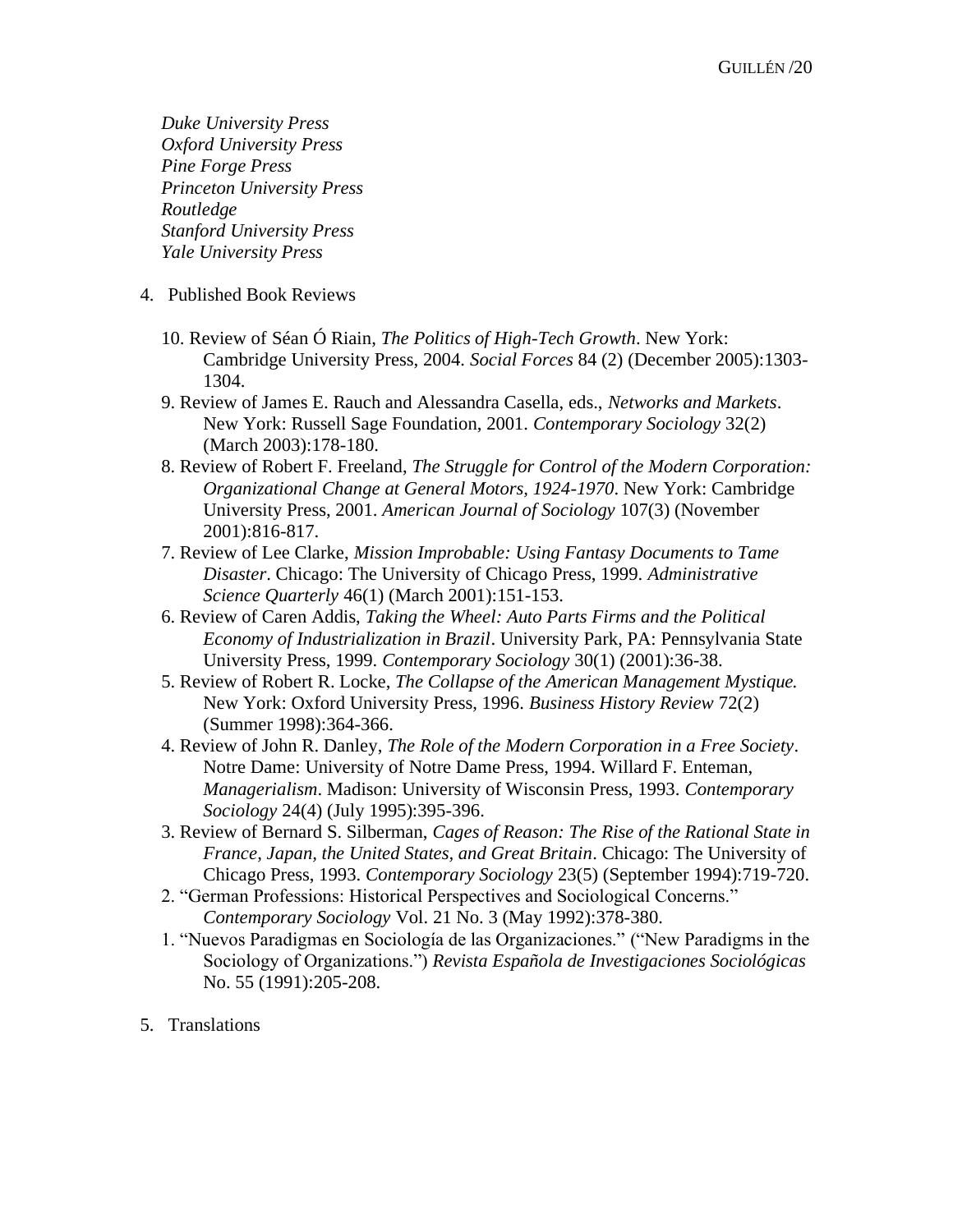- 2. "A Society of Organizations," by Charles Perrow. Translated into Spanish as "Una sociedad de organizaciones." *Revista Española de Investigaciones Sociológicas* 59 (July-September 1992):19-55.
- 1. *Complex Organizations*, by Charles Perrow. Translated into Spanish as *Sociología de las organizaciones*. Madrid: McGraw-Hill, 1991.

# **RESEARCH GRANTS**

#### **A. University-Related**

- a. University of Pennsylvania
	- 7. Center for Leadership and Management Change, The Wharton School, various grants since 1999.
	- 6. Mack Center for Technological Innovation, The Wharton School, various grants since 2000.
	- 5. Wharton eBusiness Initiative (WeBI), various grants since 2000.
	- 4. Citibank Latin American Case Writing Grant (\$40,000). With Adrian E. Tschoegl.
	- 3. International Research Fund Initiative, The Wharton School. Various grants since 1997.
	- 2. Research Foundation, University of Pennsylvania. Various grants since 1998.
	- 1. Reginald H. Jones Center for Studies on Management and Organization. The Wharton School. Various grants since 1996.

#### b. Massachusetts Institute of Technology

- 2. Collaborative Research Program between the Government of the Province of Mendoza, Argentina, and the Massachusetts Institute of Technology. Coordinator of the Internationalization Project (\$100,000). (1994-1996). Proposal written with Donald Lessard, who served as Principal Investigator.
- 1. Edward Pennell Brooks Career Development Assistant Professorship, MIT Sloan School of Management, 1994-1996 (\$30,000). Unrestricted research funding.

### **B. External**

- 7. Fundación Rafael del Pino. Project on the Rise of the Spanish Multinational Firm (\$130,000).
- 6. Russell Sage Foundation. Grant to fund the Second Annual Economic & Organizational Sociology Conference at Penn, 2000, and an edited volume with the conference papers (\$35,000). Proposal written with Paula England, who served as Principal Investigator.
- 5. International Centre for the Study of East Asian Development, Kitakyushu, Japan (ICSEAD). Research grant (\$17,000). Project on the internationalization of South Korean companies (1997-1998).
- 4. Carnegie Bosch Institute for Applied Studies in International Management. Research grant (\$26,900). Joint project with José Manuel Campa, New York University, on "The Internationalization of Firms from Middle-Income Countries" (1994-1995).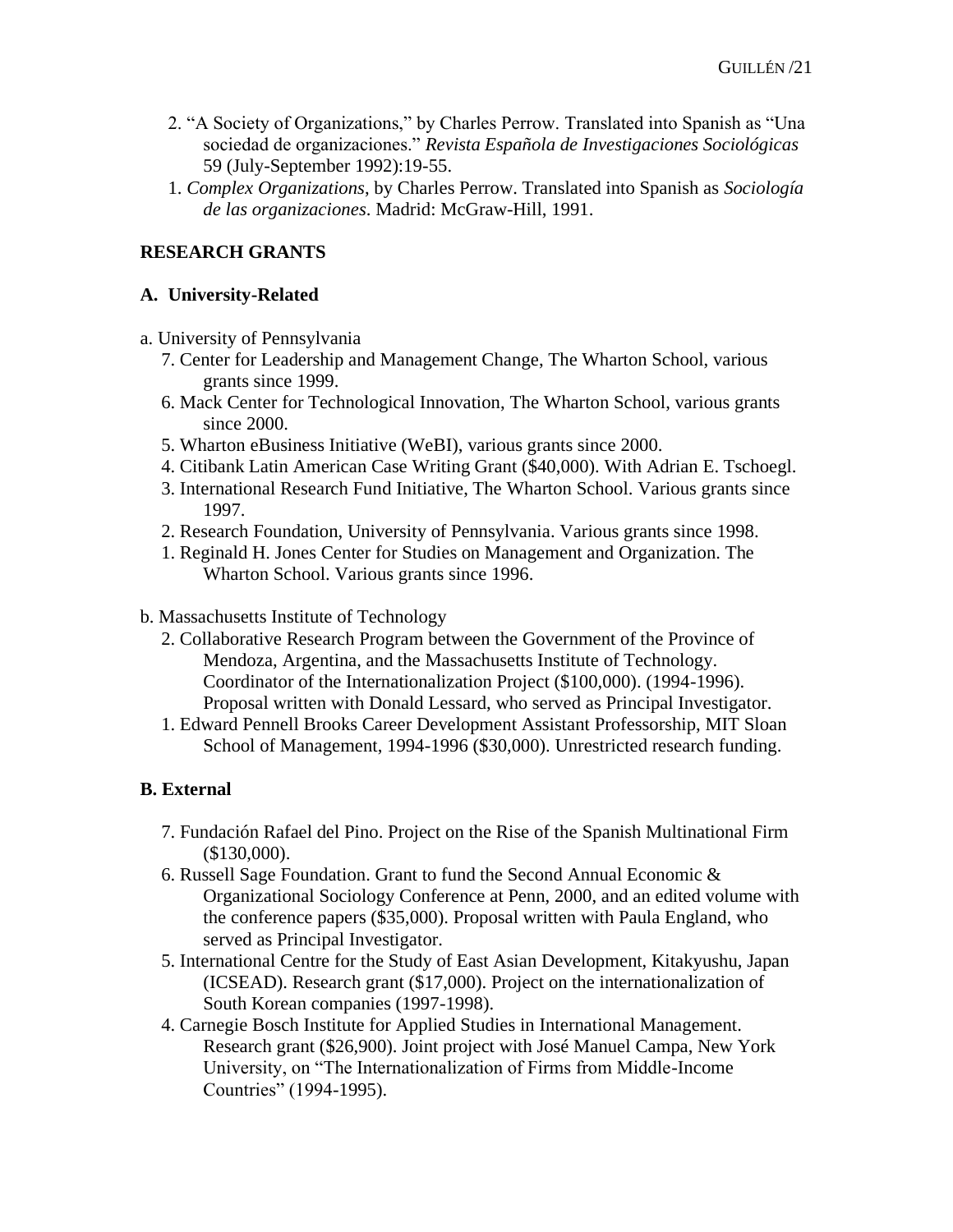- 3. Marion and Jasper Whiting Foundation Research Grant (\$4,800), 1994.
- 2. National Science Foundation, travel grant to attend the World Congress of Sociology, Bielefeld, Germany, 1994.
- 1. Mellon-West European Project at Yale, travel grant to conduct research in England, 1989 (\$1,500).

# **TEACHING**

1. Undergraduate courses:

MGMT 111 Multinational Management: Fall 2005. MGMT 234 Comparative Management: Spring 1997; Fall 1997. COLL 001 [ANTHO 012, HIST 012, SOCI 012] Globalization (co-taught with L. Cassanelli & B. Spooner), 2000-present.

#### 2. MBA courses:

MGMT 612 Managing the Emerging Enterprise, Spring 2018, 2019.

MGMT 871 Multinational Strategy: Fall 2009.

MGMT 875 Comparative Management: Spring 1997; Fall 1997.

MGMT 655 Global Strategic Management (Core Course): Spring 2000; Spring 2001; Spring 2002; Spring 2003; Spring 2005; Spring 2006, Spring 2007, Spring 2011.

MGMT 655 Global Strategic Management (Core Course), MBA for Executives (East): Summer 2006, Summer 2007.

MGMT 654/655 Strategic Management & Global Management (Lauder Program) May 2000, May 2001, May 2002, May 2003, May 2005, May 2006, May 2007.

MGMT 656 Global Immersion Program: South America: 1997-2009.

MGMT 890 Managing in Emerging Economies: Energy & Infrastructure in Brazil (taught in Rio de Janeiro): 2011-2016 and 2019-present.

### 3. MA courses:

INTS 721 International Political Economy: 2008-2019.

4. Doctoral courses:

MGMT 955 Seminar in International Management: Spring 1998, 2000. MGMT 953 Research Methods: Fall 2004. MGMT 933 Psychological & Sociological Foundations of Research in Management (co-taught with N. Rothbard): Fall 2001, 2002, 2003.

- 4. Courses Taught at MIT Sloan School of Management: International Management (MBA): Spring 1993, 1994, 1995, 1996. Managing International Enterprises (MBA): Spring 1996. Comparative Organization (MBA): Spring 1993, 1995. Business Environments: Latin America (MBA): Spring 1994, 1995, 1996.
- 6. Executive Education (Aresty Institute, Wharton School)

I teach in nearly 40 programs every year. Average classroom evaluation fluctuates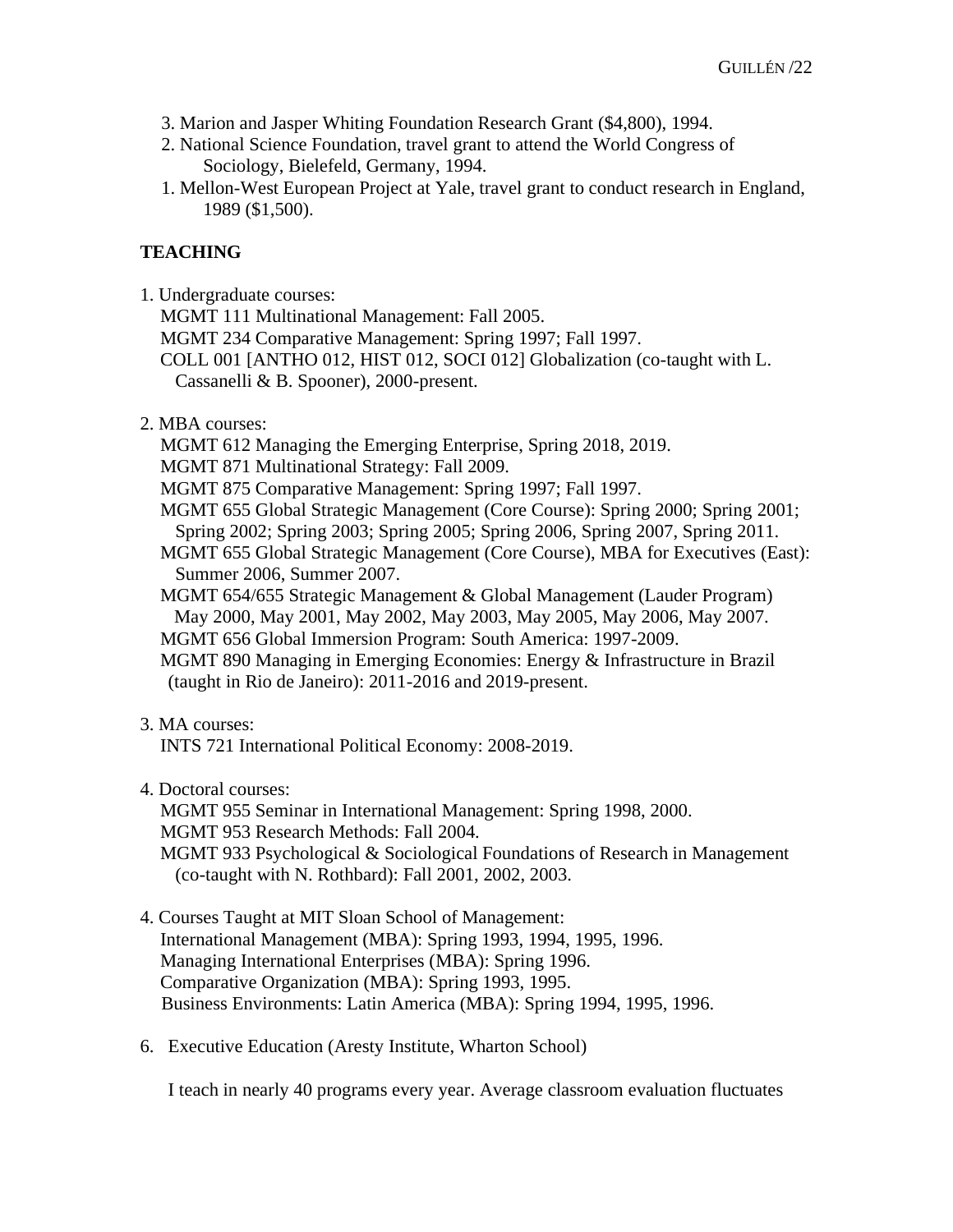between 4.7 and 4.9 on a 5-point scale.

# **ONLINE COURSES**

- 1. Analyzing Global Trends for Business and Society. Offered multiple times on Coursera, with over 100,000 students (2013-).
- 2. Internacionalización de la Empresa (in Spanish). Offered once through the Fundación Rafael del Pino and the Icex with about 5,000 students (2016-).
- 3. Wharton Online Leadership & Management Certificate, Multinational Management module (2017-).
- 4. Managing in the Global Digital Economy. Wharton School (2019).

# **TEACHING AWARDS**

Wharton MBA Core Teaching Award, 2000. Wharton Graduate Association Teaching Award, 2002. Wharton Teaching Commitment and Curricular Innovation Award, 2010. Wharton "Goes Above and Beyond the Call of Duty" Teaching Award, 2011. Wharton MBA Core Teaching Award 2012. Aspen Institute Faculty Pioneer Award 2013.

### **SERVICE & ADMINISTRATION**

1. Fund Raising

Lauder Institute:

\$3.5+ million in term funding (2007-present).

\$20 million capital campaign (2013-2017). Expanded to \$30 million after second year. Overall \$63 million raised during my time as Director.

2. Committee Membership

a. Committee Service

- 1. Member, University of Pennsylvania Faculty Senate Diversity Committee, 2016- 2019.
- 2. Chair, Global Engagement Working Group for Middle States Accreditation, University of Pennsylvania, 2012-2015, and member of the Steering Committee.
- 3. Presidential Term Professorship Advisory Committee, University of Pennsylvania, 2011-2015.
- 4. Provost's Faculty Advisory Group for International Initiatives, University of Pennsylvania, 2011-2015.
- 5. International Committee, The Wharton School, 1999-2001, 2008-2014.
- 6. Graduate Group in International Studies, University of Pennsylvania, 2001 present.
- 7. International Programs Committee, University of Pennsylvania, 2001-2002.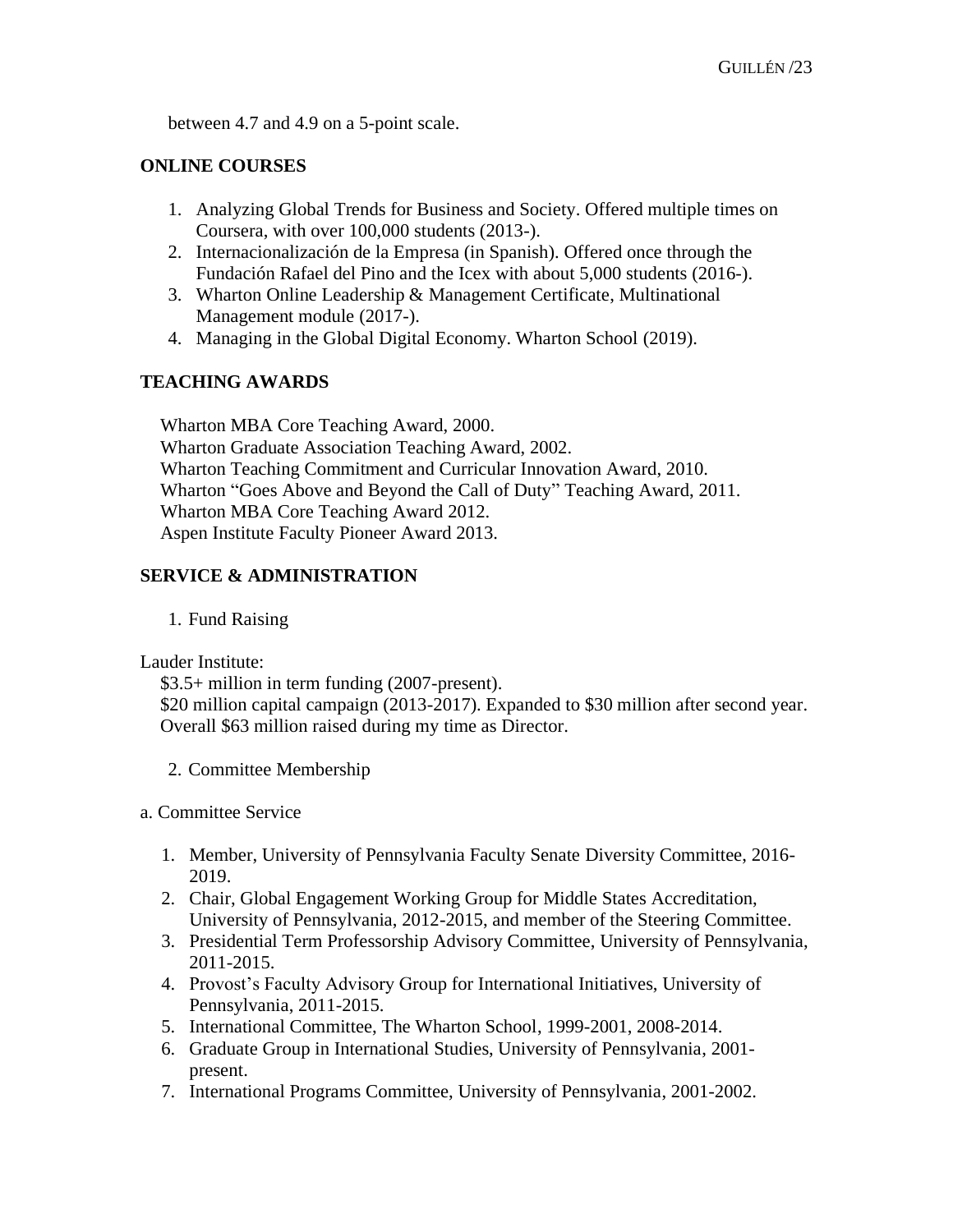- 8. Doctoral Committee, The Wharton School, 2001-2006.
- 9. Fulbright Committee, University of Pennsylvania, 2001-2002, 2004-2005.
- 10. Executive Committee, Center for East Asian Studies, 2000-2002.
- 11. Economic Sociology Steering Committee, Departments of Management and Sociology, 1999-present.
- 12. Study Abroad Advisory Committee for Spanish and Portuguese Language and Area Studies, University of Pennsylvania, 2002-2003.
- 13. Chair, International Programs Committee, University of Pennsylvania, 2002-2003.
- 14. Personnel Committee, The Wharton School, 2004-2006.
- b. Doctoral Dissertation Committees
	- 22. Kate Odziemkowska, Management Department, Wharton School (2017-20).
	- 21. Blair Sackett, Sociology Department (2016-).
	- 20. Luis Ballesteros, Management Department, Wharton School (2015-18).
	- 19. Eunbi Kim, Sociology Department (2015-2018).
	- 18. Alexander Hoppe, Sociology Department (2015-).
	- 17. Nan Zhou, Management Department, Wharton School (2008-2010).
	- 16. Rafael Corredoira, Management Department, Wharton School (2007-2010).
	- 15. Simone Polillo, Sociology Department, Penn, (2006-2008).
	- 14. Clayton Rose, Sociology Department, Penn (2005-2007).
	- 13. William Schneper (advisor), Management Department, Wharton School (2004- 2005).
	- 12. Sheen Levine (advisor), Management Department, Wharton School (2002-2005).
	- 11. Alexandra Michel, Management Department, Wharton School (2002-2003).
	- 10. Jonathon Mote, Sociology Department, Penn (2003-2005).
	- 9. John Muir MacPherson, Management Department, Chair, (2000-03).
	- 8. Tom Haigh, History and Sociology of Science Department (1998-2003).
	- 7. Jonathan Brookfield, Management Department, Wharton School (1997-01).
	- 6. Gregory K. Scott, MIT Sloan School of Management (1997-).
	- 5. Hye-Ran Yun, Department of Sociology, Harvard University (1996-).
	- 4. Ruth Aguilera, Department of Sociology, Harvard University (1995-1998).
	- 3. Omar N. Toulan, MIT Sloan School of Management (1993-1996).
	- 2. Marie-Laure Djelic, Department of Sociology, Harvard University (1992-1994).
	- 1. Patricia Robinson, MIT Sloan School of Management (1992-1993).
- 2. Advising
	- 1. Two or three Huntsman theses each year (undergraduate).
	- 2. Two or three Lauder theses each year (Lauder MBA/MA program).
- 3. Administrative Activities
	- 13. Director, Joseph H. Lauder Institute of Management & International Studies, 2007 present.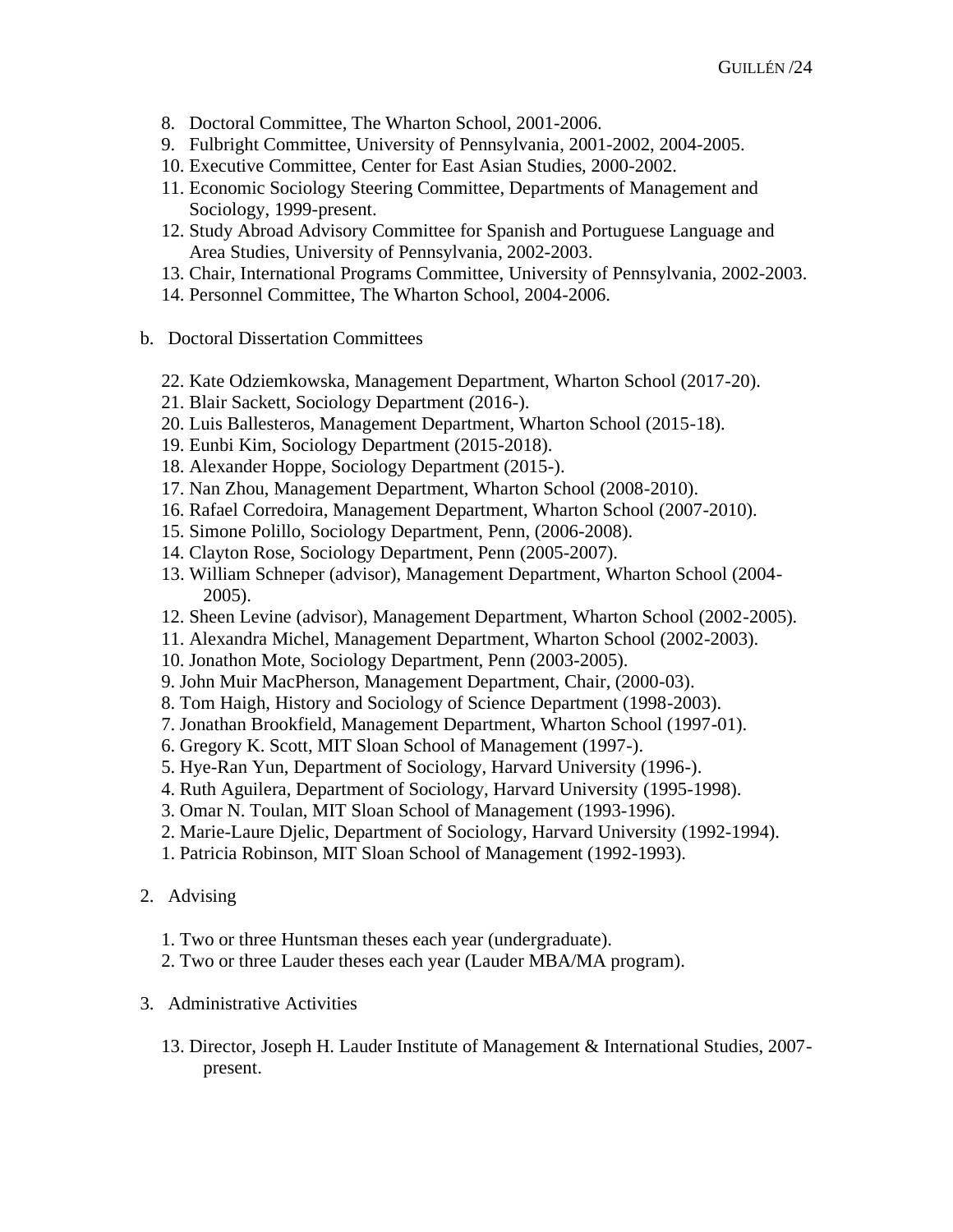- 12. Faculty Director, Penn Lauder Center for International Business Education & Research (CIBER), 2007-2014.
- 11. Coordinator, Doctoral Program in Management, The Wharton School, 2002-2003, and 2004-2006.
- 10. Joint Coordinator, Doctoral Program in Management, The Wharton School, 2001- 2002.
- 9. Coordinator, Economic Sociology Doctoral Cluster, Department of Sociology, 2000-2003.
- 8. Academic Advisor, Global Analysis Secondary Major, Wharton Undergraduate Program, 2001-2002 and 2004-2005.
- 7. Core Course Coordinator, Global Strategic Management, MBA Core Curriculum, The Wharton School, 2000-2006.
- 6. Course Coordinator, Multinational Management Group, The Wharton School, 2000- 2003.
- 5. Coordinator, Economic and Organizational Sociology at Penn website (pesos.management.wharton.upenn.edu).
- 4. Organizer, Second Annual Economic and Organizational Sociology Conference at Penn, 2000.
- 3. Organizer, First Annual Economic and Organizational Sociology Conference at Penn, 1998.
- 2. Member, Junior Faculty Search Committee for Multinational Management, 1998, 1999, 2000, 2001, 2002 (chair), 2004 (chair).
- 1. Member, Junior Faculty Search Committee for Entrepreneurship, 1997, 2000, 2001.

### 4. Other

Research Associate, Center for East Asian Studies, University of Pennsylvania (1997 present).

### **B. Non-University-Related Activities**

- 4. Coordinator, Summer Research Seminar for Spanish Sociologists and Political Scientists, Royal Complutense College at Harvard, 2005.
- 3. Coordinator, Summer Research Seminar for Spanish Management Scholars, Royal Complutense College at Harvard, 1999-2010.
- 2. Outside expert, Joint MIT-Province of Mendoza, Argentina, Project, 1994-1996.
- 1. Outside expert, Center for Sociological Research (CIS), Madrid, 1989-1990.

# **PROFESSIONAL MEMBERSHIPS AND SERVICE**

1. Memberships

Academy of International Business. Academy of Management. American Sociological Association.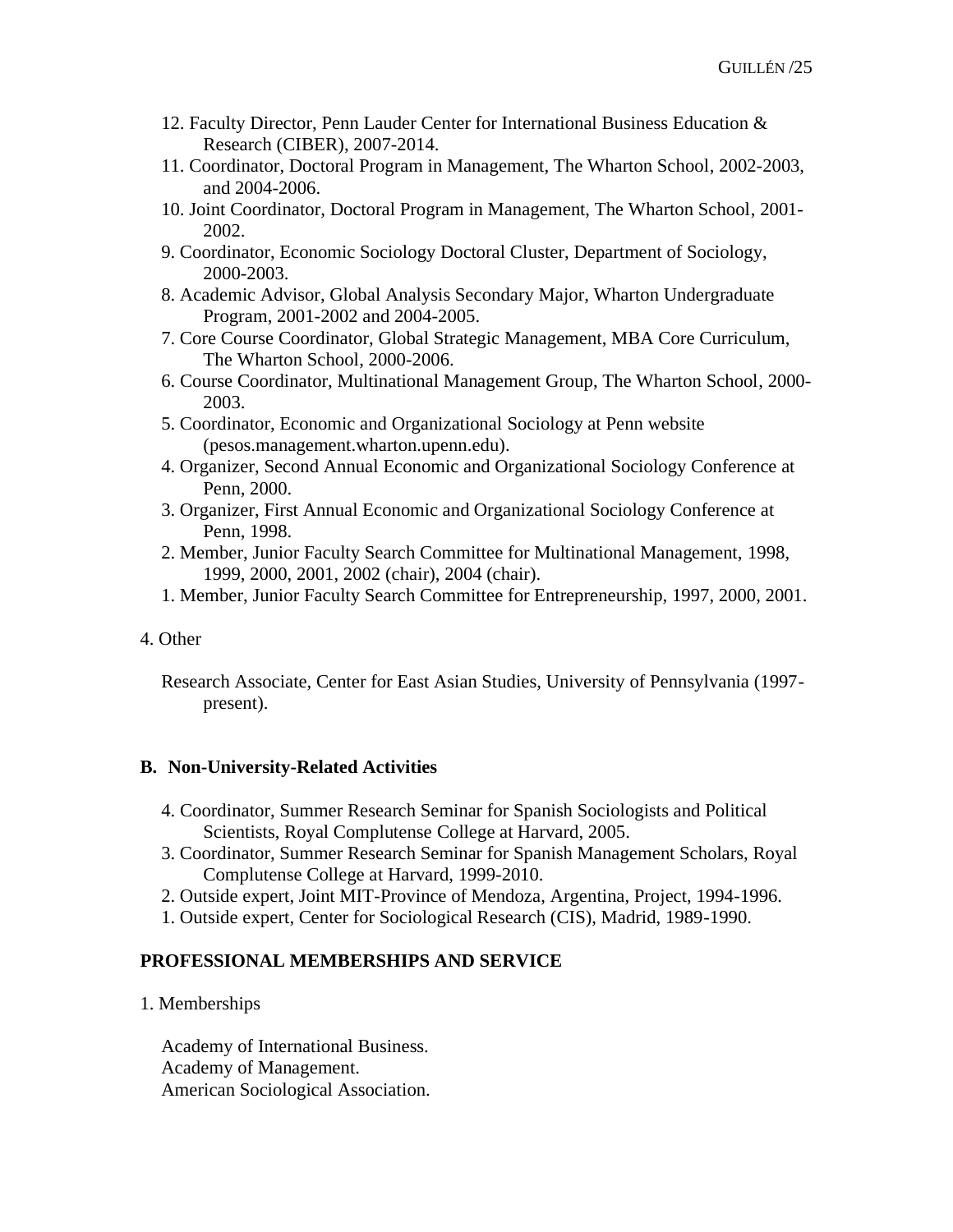Association of Members of the Institute for Advanced Study, Princeton.

2. Service

James D. Thompson Best Student Paper Award, American Sociological Association, 2007.

W. Richard Scott Award Committee, American Sociological Association, 2004.

Nominations Committee, Section on Organizations, Occupations & Work, American Sociological Association, 2002-2003.

Council Member, Section on Economic Sociology, American Sociological Association, 2001-2002, 2005-2006.

Reinhard Bendix Prize Committee, American Sociological Association, 1999.

### **MEDIA**

Op-Eds:

| World Economic Forum Agenda Blog   26 July 2018   AI and ethics                    |
|------------------------------------------------------------------------------------|
| World Economic Forum Agenda Blog   8 December 2017   Talent in emerging<br>markets |
| World Economic Forum Agenda Blog   29 August 2017   Trickle-up innovation          |
| World Economic Forum Agenda Blog   27 July 2017   Scale and technology             |
| World Economic Forum Agenda Blog   12 July 2017   Digital technology               |
| World Economic Forum Agenda Blog   8 May 2017   On new technologies and            |
| the extractive industries                                                          |
| World Economic Forum Agenda Blog   31 March 2016   Gender and<br>entrepreneurship  |
| World Economic Forum Agenda Blog   28 October 2015   Problems in labor<br>markets  |
| World Economic Forum Agenda Blog   23 October 2015   Fourth Industrial             |
| Revolution                                                                         |
| World Economic Forum Agenda Blog   16 October 2015   Minority shareholder          |
| protections                                                                        |
| E-International Relations   4 March 2017   On the new global political and         |
| economic order                                                                     |
| Korea Times   31 October, 2016   On the fourth technological revolution            |
| World Economic Forum Agenda October, 2015   On the global talent wars              |
| Korea Times   4 April 2014   On China's imbalances                                 |
| Korea Times   10 March 2014   On the ECB's actions                                 |
| Korea Times   20 January 2014   On the economic recovery                           |
| El País   20 October 2013   On the emerging-market multinationals                  |
| Korea Times   19 August, 2013   On the slowdown in emerging economies              |
| Korea Times   15 July, 2013   On the Chinese credit crunch                         |
| Chief Globalist   2013   On the emerging-market multinationals                     |
| Korea Times   25 February 2013   On currency wars                                  |
| Morningstar   14 November 2012   On the obesity epidemic                           |
|                                                                                    |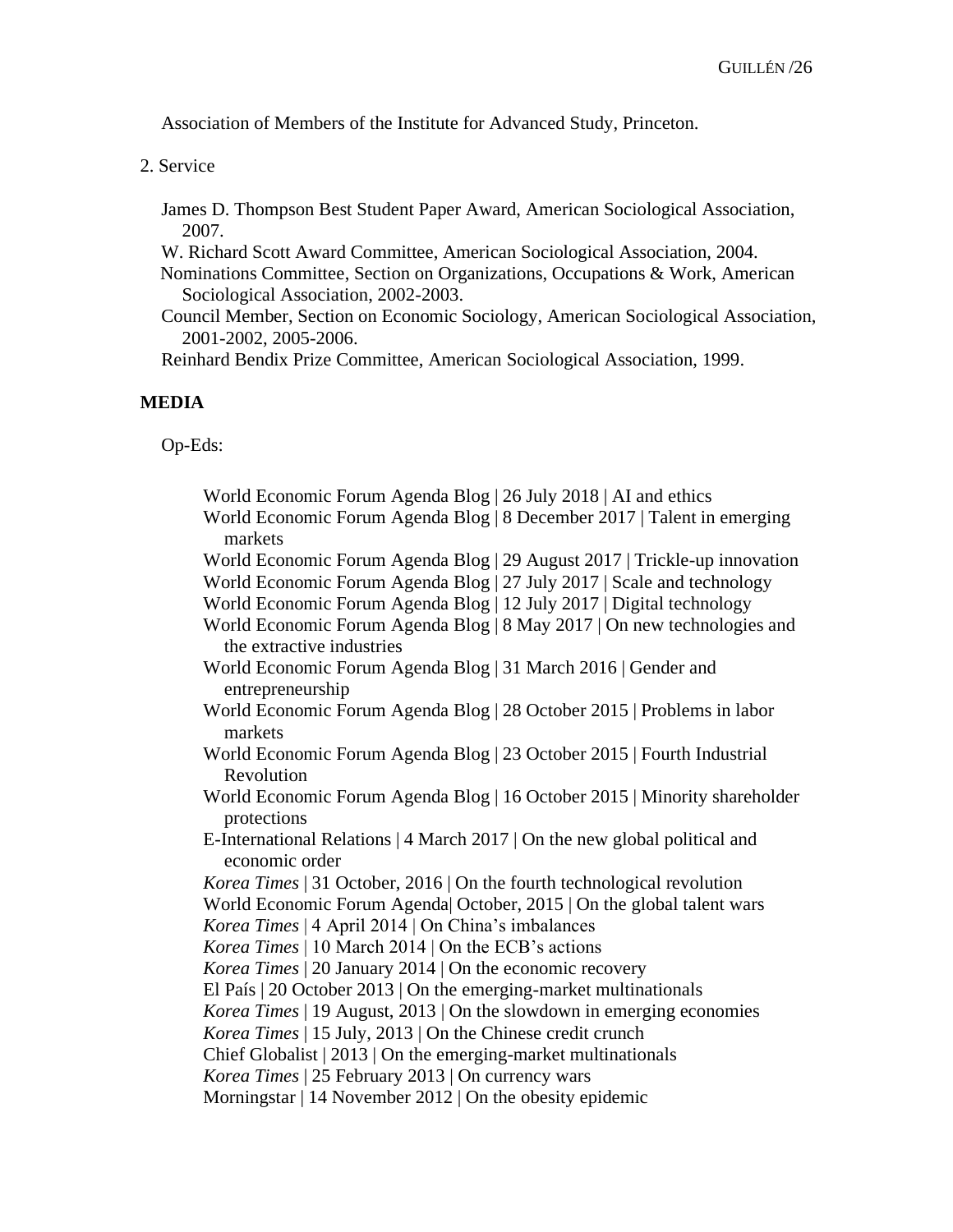*Korea Times* | 22 October 2012 | On global economic growth

*Korea Times* | 24 September 2012 | On the coming end of the euro crisis

*Korea Times* | 27 August 2012 | On global demographic shifts

*Korea Times* | 30 July 2012 | On the banks' lost credibility

*Korea Times* | 7 May 2012 | On the European banks

*Korea Times* | 9 April 2012 | On Oil and the Recession

*Korea Times* | 5 March 2012 | On the internationalization of the Yuan

*Korea Times* | 13 February 2012 | On the global slowdown

*Korea Times* | 9 January 2012 | On the remaking of Europe

*Korea Times* | 2 January 2012 | On emerging-market multinationals

*Korea Times* [| 25 July 2011 | On the ratings agencies](http://www-management.wharton.upenn.edu/guillen/2011_docs/Korea-Times_July-25.pdf)

*Korea Times* [| 4 July 2011 | On Greece and the euro crisis](http://www-management.wharton.upenn.edu/guillen/2011_docs/Korea-Times_July-4.pdf) 

*Korea Times* [| 2 May 2011 | On the Chinese economy at a crossroads](http://www-management.wharton.upenn.edu/guillen/2011_docs/Page-7_opinion.pdf)

*Korea Times* [| 4 April 2011 | On nuclear energy](http://www-management.wharton.upenn.edu/guillen/2011_docs/Nuclear_Energy_April-4.pdf)

*Korea Times* [| 14 March 2011 | On geopolitics and finance](http://www-management.wharton.upenn.edu/guillen/2011_docs/Page-7_opinion_March-14.pdf)

*Korea Times* [| 13 March 2011 | On Turbulent Geopolitics and Finance](http://www-management.wharton.upenn.edu/guillen/2011_docs/KoreaTimes_OpEd_13-March-2011.pdf)

*Business & Economy* [| 4-17 February 2011 | On strategic shifts in the global](http://www-management.wharton.upenn.edu/guillen/2011_docs/Guillen_OntiverosStrategicShifts-2011.pdf)  [economy](http://www-management.wharton.upenn.edu/guillen/2011_docs/Guillen_OntiverosStrategicShifts-2011.pdf) 

*Cinco Días* [| 18 November 2010 | On the process of becoming a multinational](http://www-management.wharton.upenn.edu/guillen/2010-docs/18Na18.pdf)  [firm](http://www-management.wharton.upenn.edu/guillen/2010-docs/18Na18.pdf) 

*International Finance & Treasury* [| 15 November 2010 | On the bad signals in](http://www-management.wharton.upenn.edu/guillen/2010-docs/FT111510_final.pdf)  [the global economy](http://www-management.wharton.upenn.edu/guillen/2010-docs/FT111510_final.pdf)

*El Economista* [| 15 November 2010 | On business responses to the crisis](http://www-management.wharton.upenn.edu/guillen/2010-docs/Mauro-Guillen-El-Economista.pdf) 

*Economic Review* [\(South Korea\) | 26 October 2010 | On the economic recovery](http://www-management.wharton.upenn.edu/guillen/2010-docs/Economic_Review-p8-9_20101018.pdf)  *China Daily* | 27 September 2010 | On the economic recovery

*BizEd* [| November-December 2009 | On cross-cultural management education](http://www-management.wharton.upenn.edu/guillen/2009_docs/Lauder-Institute-BizEd.pdf)

*[Almanac of the University of Pennsylvania](http://www-management.wharton.upenn.edu/guillen/2009_docs/Almanac_Teaching_in_a_Crisis-15_Sept_2009.pdf)* | 15 September 2009 | On Teaching in [a Crisis](http://www-management.wharton.upenn.edu/guillen/2009_docs/Almanac_Teaching_in_a_Crisis-15_Sept_2009.pdf) 

*Chronicle of Higher Education* [| 27 July 2009 | The Real Reasons to Support](http://www-management.wharton.upenn.edu/guillen/2009_docs/CHE_Language_Study-July-2009.pdf)  [Language Study](http://www-management.wharton.upenn.edu/guillen/2009_docs/CHE_Language_Study-July-2009.pdf)

*International Business Times* [| 27 February 2009 | On the presumed death of](http://www-management.wharton.upenn.edu/guillen/2009_docs/Long_Live_Wall_St_OpEd_International_Business_Times.pdf)  [Wall Street](http://www-management.wharton.upenn.edu/guillen/2009_docs/Long_Live_Wall_St_OpEd_International_Business_Times.pdf)

*International Business Times* [| 27 February 2009 | On how not to conduct a](http://www-management.wharton.upenn.edu/guillen/2009_docs/How_Not_Bailout_OpEd-International_Business_Times.pdf)  [bailout](http://www-management.wharton.upenn.edu/guillen/2009_docs/How_Not_Bailout_OpEd-International_Business_Times.pdf)

*Al-Ahram Weekly* [| 23-29 October 2008 | On the global economic & financial](http://www-management.wharton.upenn.edu/guillen/2008_docs/Al-Ahram%20Weekly_Unravelling-the-crisis.pdf)  [crisis](http://www-management.wharton.upenn.edu/guillen/2008_docs/Al-Ahram%20Weekly_Unravelling-the-crisis.pdf)

*El País* [28 September 2008 on the role of foreign direct investment in resolving](http://www-management.wharton.upenn.edu/guillen/2008/NOTAPRENSA20080928A.PDF)  [the crisis.](http://www-management.wharton.upenn.edu/guillen/2008/NOTAPRENSA20080928A.PDF)

*El País* [18 September 2008 on the political-economic consequences of the](http://www-management.wharton.upenn.edu/guillen/2008/El_Pais_Cambio_de_Guardia_18-Sept_2008.pdf)  [financial crisis.](http://www-management.wharton.upenn.edu/guillen/2008/El_Pais_Cambio_de_Guardia_18-Sept_2008.pdf)

*Korea Times* 20 January 2008 on privatization in South Korea.

*El Mundo* 30 December 2007 on commodity prices and the economic crisis.

*Expansión* 28 December 2007 on the institutions of innovation.

*El Mundo* 18 November 2007 on the real estate crisis.

*Korea Times* 19 October 2007 on Korean unification.

*Korea Times* 31 August 2007 on the real estate market crisis.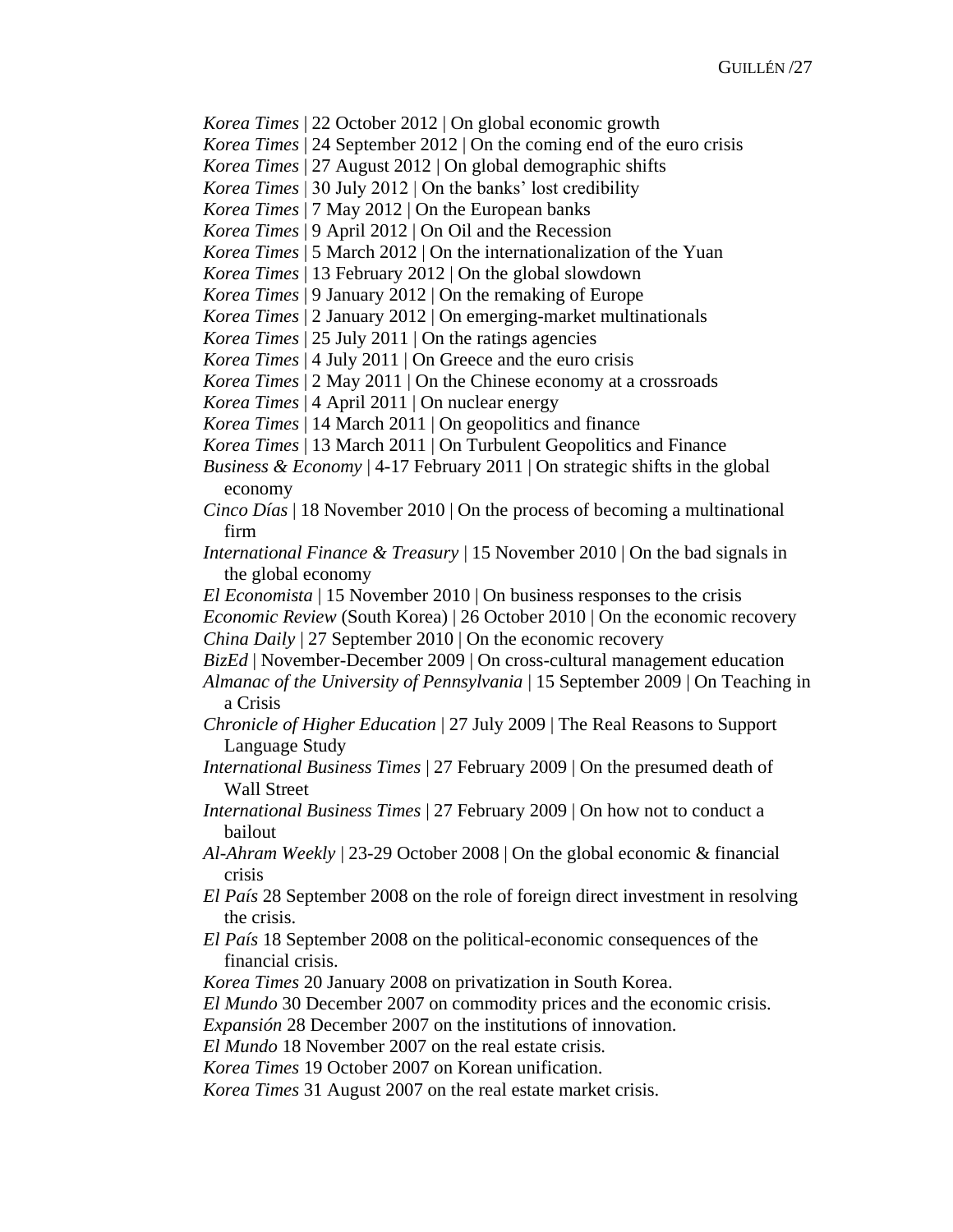*El País* 14 August 2007 on the subprime mortgage crisis.

*El País* 10 April 2007 on the contributions of Nobel Laureate Edmund S. Phelps. *Korea Times* 15 March 2007 on the state of the South Korean economy.

*Korea Times* 6 December 2006 on South Korea as an emerging technological powerhouse.

*El País* 14 November 2006 on Madrid as a Latin American hub.

*Financial Times* 13 October 2006 on economic nationalism and cross-border takeovers.

*El País* 21 July 2006 on how Spanish firms have been affected by political risks.

*El País* 16 May 2006 on immigration and multinationals in Spain.

*Foreign Policy en Español* February-March 2006 on Zara as a global ambassador.

*Korea Times* 25 April 2006 on the evolution of the South Korean economy. *Empresa Global*, monthly column on global business issues since 2006.

Media Coverage: *Bank Mergers & Acquisitions, bloomberg.com, Boston Globe, Business Mexico, Chicago Tribune, Daily Express, Economist Intelligence Unit Executive Briefing, e-Commerce Times, Entrepreneur Magazine, Financial Times, Forbes, Foreign Policy, Hispanic Business, Louisiana Weekly, Los Angeles Times, The Manufacturer, New York Newsday, Newsweek, New York Times, Investor's Business Daily, International Herald Tribune, Journal of Commerce*, *The Economist, USA Today, Wall Street Journal, Wall Street Journal Europe, Wall Street Journal Americas, Washington Times,* and *World Trade.*

TV: Bloomberg TV, CNBC (TV), ABC Action News Channel 6, WFMZ-TV 69 News / Noticias 69 Edición en Español, CC TV, BNN TV (Canada), CNN en Español.

Radio: CBS News Radio, National Public Radio.

In Spain: *ABC*, *Actualidad Económica*, *Diari de Girona, El Mundo*, *El Mundo de León, El País*, *Cadena Ser Radio, Cadena COPE Radio, Cinco Días*, *El Economista, El Norte de Castilla, Época*, *Expansión*, *Expansión TV, Intereconomía Radio, La Gaceta de los Negocios*, *La Nueva España*, *Levante, Las Provincias, Público, La Razón, La Vanguardia*, *La Voz de Asturias, La Voz de Galicia, Mercado de Dinero, Radio Exterior de España, TVE.*

In Argentina: *La Nación, Los Andes, Mercado*.

In Australia: *Sydney Morning Herald.*

In Brazil: *Gazeta Mercantil, Valor Econômico, Exame.*

In Canada: *The Globe and Mail.*

In Chile: *Diario Financiero, El Mercurio.*

In China: *Shanghai Daily.*

In Denmark: *Børsen*.

In France: *Agence France Presse, Les Echos: Le Quotidien de l'Economie, Le Point, Le Parisien.*

In Germany: *Financial Times Deutschland*, *Handelsblatt, [Süddeutscher Zeitung](http://www-management.wharton.upenn.edu/guillen/2008_docs/Sueddeutsche_Zeitung.pdf)* 8 In India: *Business Standard, The Economic Times.*

In Italy: *Il Sole 24 Ore, Il Mondo, Milano Finanza.*

In Korea: *Korea Economic Daily, Korea Times.*